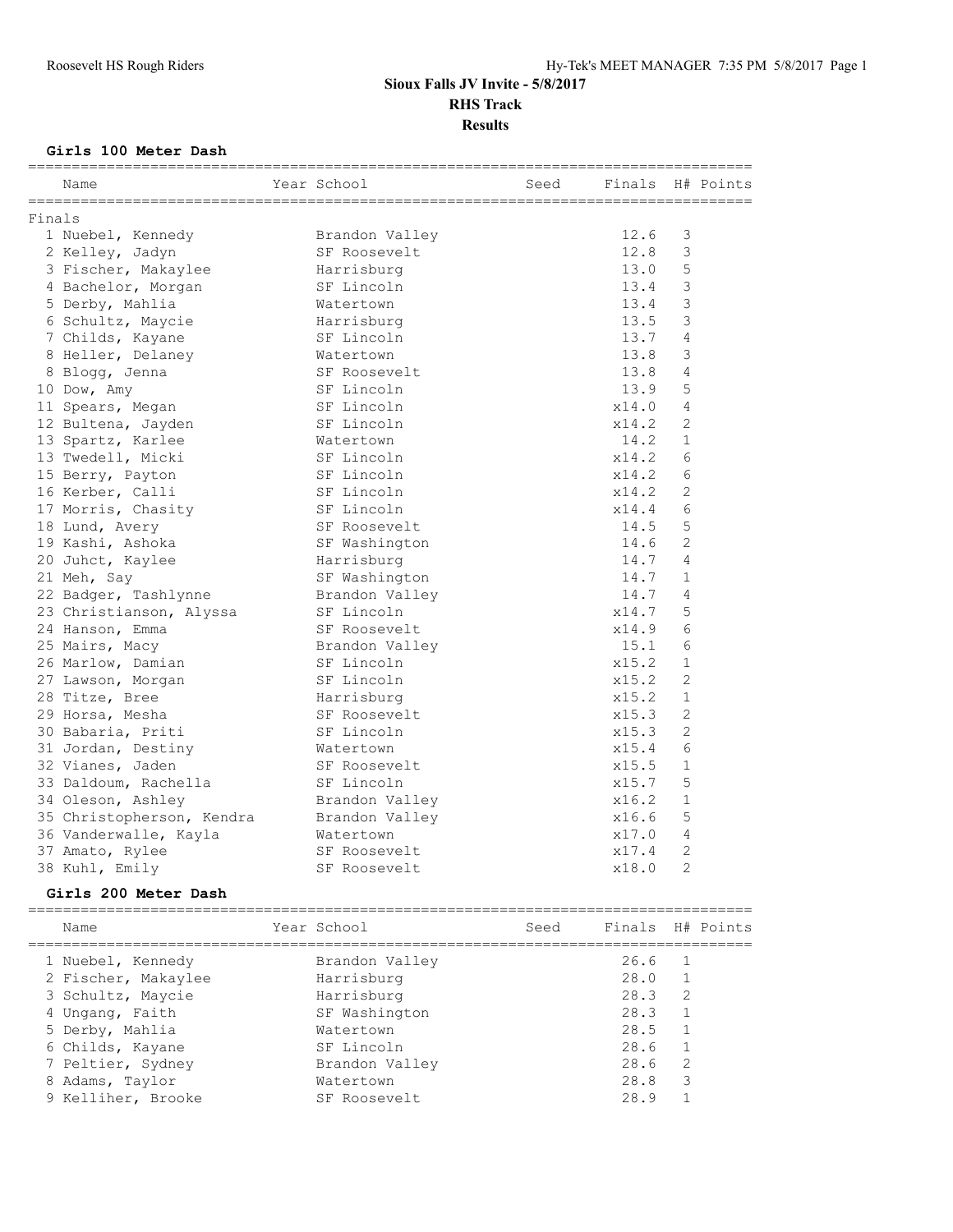**....Girls 200 Meter Dash**

# **Sioux Falls JV Invite - 5/8/2017 RHS Track Results**

### 10 Twedell, Micki SF Lincoln 29.3 2 11 Heller, Delaney **Watertown** 29.6 2 12 Peterson, Mackenzie Harrisburg 29.7 3 13 Mueller, Millie SF Lincoln 29.7 2 14 Kerber, Calli SF Lincoln 38 X29.7 4 15 Williams, Lauren Harrisburg x29.9 4 16 Frantz, Riley Brandon Valley 30.1 6 17 Elrod, Raegan SF Lincoln SF Lincoln x30.2 2 18 Lund, Avery SF Roosevelt 30.4 2 19 Hyz, Elise SF Washington 30.5 4 20 Krause, Janai SF Roosevelt 30.5 3 21 Bonestroo, Taylor SF Roosevelt 30.7 1 22 Morris, Chasity SF Lincoln x30.8 3 23 Berry, Payton SF Lincoln SF Lincoln x31.0 4 24 Bultena, Jayden SF Lincoln SF Lincoln x31.0 5 24 Blogg, Jenna SF Roosevelt 24 Blogg, 31.0 3 26 Hanson, Emma SF Roosevelt 31.2 4 27 Peters, Allie SF Roosevelt 27 Peters, Allie 28 Telahun, Helen SF Lincoln x31.4 6 29 Marlow, Damian SF Lincoln x31.4 5 30 Christianson, Alyssa SF Lincoln 30 Christianson, Alyssa 31 Lawson, Morgan SF Lincoln x31.9 6 32 Glenn, Jessica Harrisburg x32.1 5 33 Badger, Tashlynne Brandon Valley x32.2 3 34 Dunn, Sydnaya SF Lincoln x32.3 6 35 Watkins, Kayla Brandon Valley x32.4 6 36 Cooper, Jaida SF Lincoln x32.4 1 37 Vianes, Jaden SF Roosevelt x32.6 5 38 Flock, Rey SF Washington 32.6 4 39 Babaria, Priti SF Lincoln x33.0 5 40 Horsa, Mesha SF Roosevelt x33.3 5 41 Daldoum, Rachella SF Lincoln x35.0 3 42 Vanderwalle, Kayla Watertown x36.4 4 43 Amato, Rylee SF Roosevelt x39.9 6 44 Kuhl, Emily SF Roosevelt  $x40.2$  6

### **Girls 400 Meter Dash**

|   | Name                 | Year School    | Seed | Finals Points |        |
|---|----------------------|----------------|------|---------------|--------|
|   | 1 Nuebel, Kennedy    | Brandon Valley |      | 1:02.3        |        |
|   | 2 Kowang, Naomi      | SF Washington  |      | 1:07.4        |        |
|   | 3 Rice, Remi         | SF Washington  |      | 1:07.8        |        |
|   | 4 Boyer, Faith       | SF Roosevelt   |      | 1:08.7        |        |
|   | 5 Reck, Gabby        | SF Washington  |      | 1:10.3        |        |
| 6 | Ungang, Faith        | SF Washington  |      | x1:11.6       |        |
|   | Doll, Rachel         | SF Washington  |      | x1:12.1       |        |
|   | 8 Cooper, Jaida      | SF Lincoln     |      | 1:15.0        |        |
|   | 9 Vanderwalle, Kayla | Watertown      |      | 1:26.3        |        |
|   | Girls 800 Meter Run  |                |      |               |        |
|   | Name                 | Year School    | Seed | Finals        | Points |
|   | 1 Pickering, Megan   | Brandon Valley |      | 2:31.0        |        |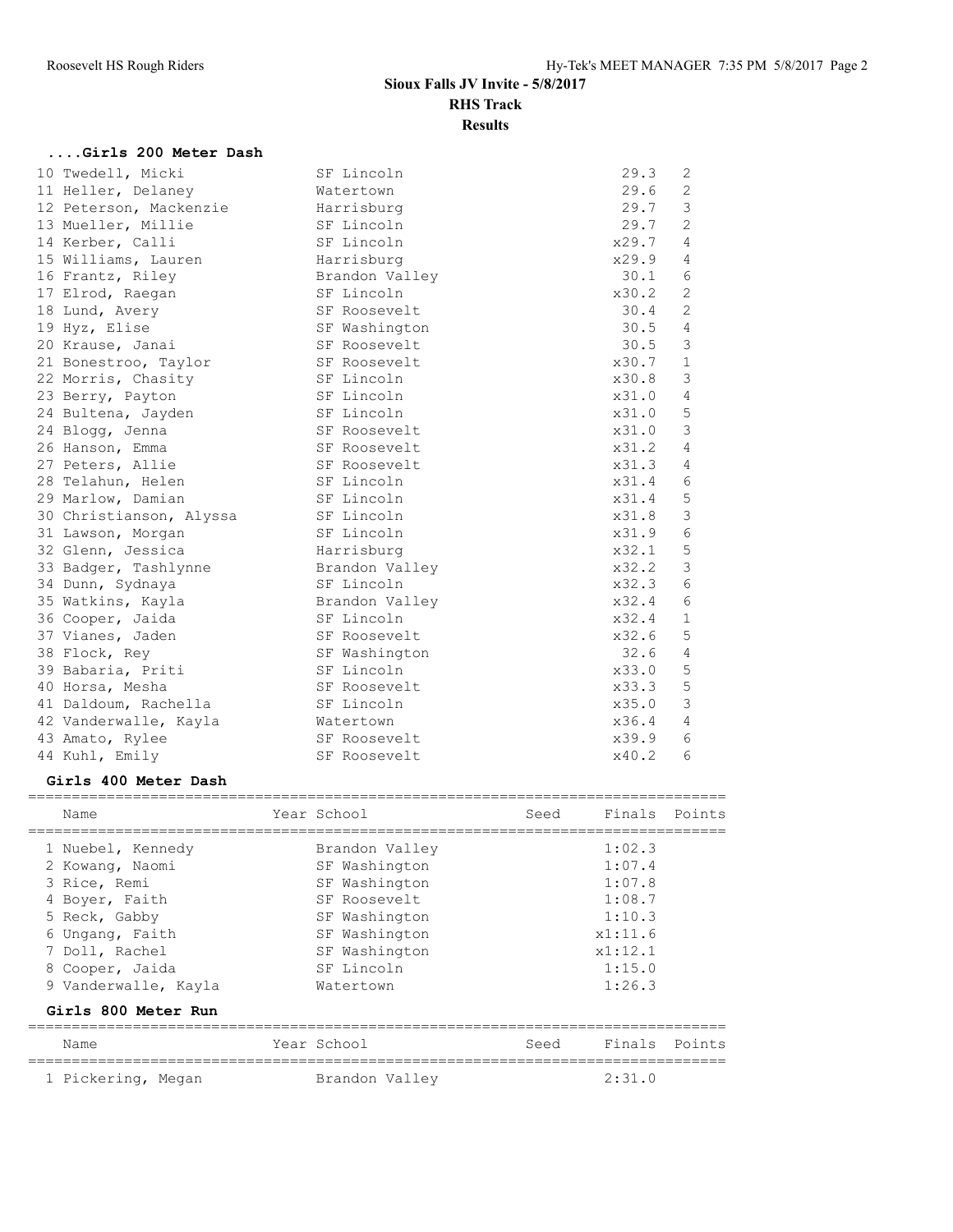# **....Girls 800 Meter Run**

| 2 Peters, Eliza      | SF Lincoln     | 2:37.5  |
|----------------------|----------------|---------|
| 3 Spartz, Karlee     | Watertown      | 2:38.5  |
| 4 Moen, Skylar       | SF Washington  | 2:39.1  |
| 5 Landon, Madison    | SF Lincoln     | 2:42.7  |
| 6 Thorstenson, Kate  | SF Roosevelt   | 2:45.4  |
| 7 Ellwein, Bryn      | SF Roosevelt   | 2:46.7  |
| 8 Kelly, Cait        | Harrisburg     | 2:47.4  |
| 9 Jenkins, Patti     | SF Lincoln     | 2:47.8  |
| 10 Rames, Haley      | SF Roosevelt   | 2:48.4  |
| 11 Boyer, Faith      | SF Roosevelt   | x2:48.5 |
| 12 Thaemert, Nya     | SF Lincoln     | x2:49.1 |
| 13 Johnson, Riley    | SF Lincoln     | x2:50.0 |
| 14 Kocmick, Callista | Brandon Valley | 2:51.1  |
| 15 Ericson, Taylor   | SF Lincoln     | x2:52.5 |
| 16 Tjaden, Alexis    | Harrisburg     | 2:54.3  |
| 17 Munce, Maddie     | Brandon Valley | 2:56.3  |
| 18 Hanson, Tiffani   | Harrisburg     | 2:56.8  |
| 19 Sevold, Lauren    | Harrisburg     | x3:04.1 |
| 20 Nelson, Maddy     | SF Lincoln     | x3:04.6 |
| 20 McDowell, Maggie  | Harrisburg     | x3:04.6 |
| 22 Schaefer, Sidney  | SF Roosevelt   | x3:05.6 |
| 23 Hoffman, Kaylee   | SF Lincoln     | x3:06.2 |
| 24 Lortscher, Tessa  | SF Lincoln     | x3:08.6 |
| 25 Banwarth, Alexis  | Brandon Valley | x3:19.1 |

### **Girls 1600 Meter Run**

| Name                | Year School    | Seed | Finals Points |  |
|---------------------|----------------|------|---------------|--|
| 1 Foss, Kylie       | Brandon Valley |      | 5:43.2        |  |
| 2 Peters, Eliza     | SF Lincoln     |      | 5:48.5        |  |
| 3 Lather, Sydney    | SF Washington  |      | 5:52.3        |  |
| 4 Thaemert, Nya     | SF Lincoln     |      | 5:54.6        |  |
| 5 Pearson, Lydia    | SF Roosevelt   |      | 6:05.5        |  |
| 6 Ericson, Taylor   | SF Lincoln     |      | 6:08.7        |  |
| 7 Rames, Haley      | SF Roosevelt   |      | 6:10.8        |  |
| 8 Johnson, Emma     | SF Washington  |      | 6:12.2        |  |
| 9 Johnson, Riley    | SF Lincoln     |      | x6:13.7       |  |
| 10 Vroman, Anna     | SF Washington  |      | 6:14.0        |  |
| 11 Nelson, Maddy    | SF Lincoln     |      | x6:49.1       |  |
| 12 Pederson, Morgan | SF Lincoln     |      | x6:50.3       |  |
| 13 Lortscher, Tessa | SF Lincoln     |      | x6:54.5       |  |
| 14 Hoffman, Kaylee  | SF Lincoln     |      | x6:57.2       |  |
| 15 Sevold, Lauren   | Harrisburg     |      | 6:57.8        |  |
| 16 Allen, Abby      | SF Lincoln     |      | x7:12.9       |  |
|                     |                |      |               |  |

## **Girls 100 Meter Hurdles**

| Name                 | Year School  | Seed | Finals H# Points |  |
|----------------------|--------------|------|------------------|--|
| 1 Flemming, Nadia    | SF Lincoln   |      | 16.4 1           |  |
| 2 VanDenHoek, Alexis | SF Roosevelt |      | 16.9             |  |
| 3 Langseth, Anna     | SF Lincoln   |      | 17.6             |  |
| 4 Krause, Janai      | SF Roosevelt |      | 18.1             |  |
| 5 Malcom, Emma       | Harrisburg   |      | 18.2             |  |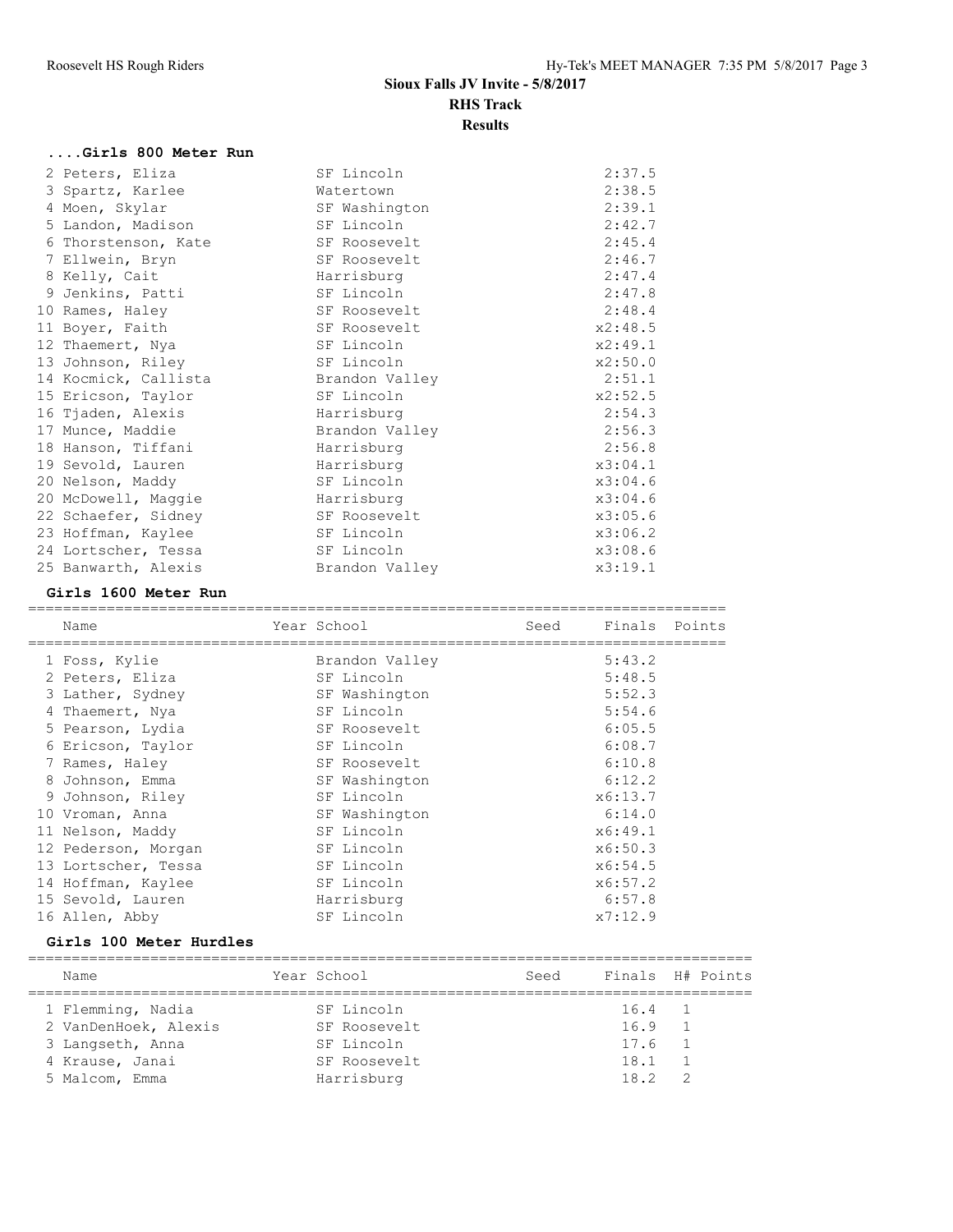### **....Girls 100 Meter Hurdles**

| 6 Telahun, Helen   | SF Lincoln    | $18.2 \quad 2$ |                |
|--------------------|---------------|----------------|----------------|
| 7 Burgers, Camryn  | SF Washington | 18.5           |                |
| 8 Johnson, Majesta | Harrisburg    | 19.2           | $\overline{2}$ |
| 9 Silchuk, Olga    | Harrisburg    | 19.7           |                |
| 10 Samo, Reyna     | SF Roosevelt  | 20.0           | $\overline{2}$ |
| 11 Flock, Rey      | SF Washington | 21.2           | $\overline{2}$ |
| 12 Brown, Sierra   | SF Lincoln    | x21.2          | $\overline{2}$ |
| 13 Beyene, Rahwa   | SF Washington | 24.4           |                |

## **Girls 300 Meter Hurdles**

| Name                 | Year School |               | Seed | Finals H# Points |                |  |
|----------------------|-------------|---------------|------|------------------|----------------|--|
| 1 Flemming, Nadia    |             | SF Lincoln    |      | 51.6             | $\mathbf{1}$   |  |
| 2 Giles, Laramie     |             | SF Roosevelt  |      | 51.7             |                |  |
| 3 Malcom, Emma       |             | Harrisburg    |      | 52.5             | $\mathbf{1}$   |  |
| 4 VanDenHoek, Alexis |             | SF Roosevelt  |      | 54.7             | -1             |  |
| 5 Flock, Rey         |             | SF Washington |      | 55.9             | $\mathfrak{D}$ |  |
| 6 Telahun, Helen     |             | SF Lincoln    |      | 56.2             | 2              |  |
| 7 Johnson, Majesta   |             | Harrisburg    |      | 57.9             | 1              |  |
| 8 Brown, Sierra      |             | SF Lincoln    |      | 58.4             | 2              |  |
| 8 Krause, Janai      |             | SF Roosevelt  |      | 58.4             |                |  |
| 10 Samo, Reyna       |             | SF Roosevelt  |      | x58.9            | 2              |  |
| 11 Brumitt, Alix     |             | SF Roosevelt  |      | x1:06.5          | 2              |  |
| 12 Beyene, Rahwa     |             | SF Washington |      | 1:08.9           | $\overline{2}$ |  |

## **Girls 4x100 Meter Relay**

| School               | Seed | Finals Points |  |
|----------------------|------|---------------|--|
| 1 SF Lincoln 'A'     |      | 54.5          |  |
| 2 Watertown 'A'      |      | 54.6          |  |
| 3 SF Roosevelt. 'A'  |      | 55.3          |  |
| 4 SF Roosevelt. 'B'  |      | x58.4         |  |
| 5 Watertown 'B'      |      | x1:00.0       |  |
| 6 Brandon Valley 'A' |      | 1:00.9        |  |

## **Girls 4x200 Meter Relay**

| School              | Seed | Finals Points |  |
|---------------------|------|---------------|--|
|                     |      |               |  |
| 1 SF Lincoln 'A'    |      | 1:56.5        |  |
| 2 SF Washington 'A' |      | 1:56.6        |  |
| 3 SF Roosevelt 'A'  |      | 1:59.8        |  |
| 4 Watertown 'A'     |      | 2:00.2        |  |
| 5 Harrisburg 'A'    |      | 2:01.8        |  |

## **Girls 4x400 Meter Relay**

| School               | Seed | Finals Points |  |
|----------------------|------|---------------|--|
|                      |      |               |  |
| 1 Watertown 'A'      |      | 4:39.7        |  |
| 2 SF Roosevelt. 'A'  |      | 4:52.0        |  |
| 3 Watertown 'B'      |      | x5:02.0       |  |
| -- SF Washington 'A' |      | X4:33.2       |  |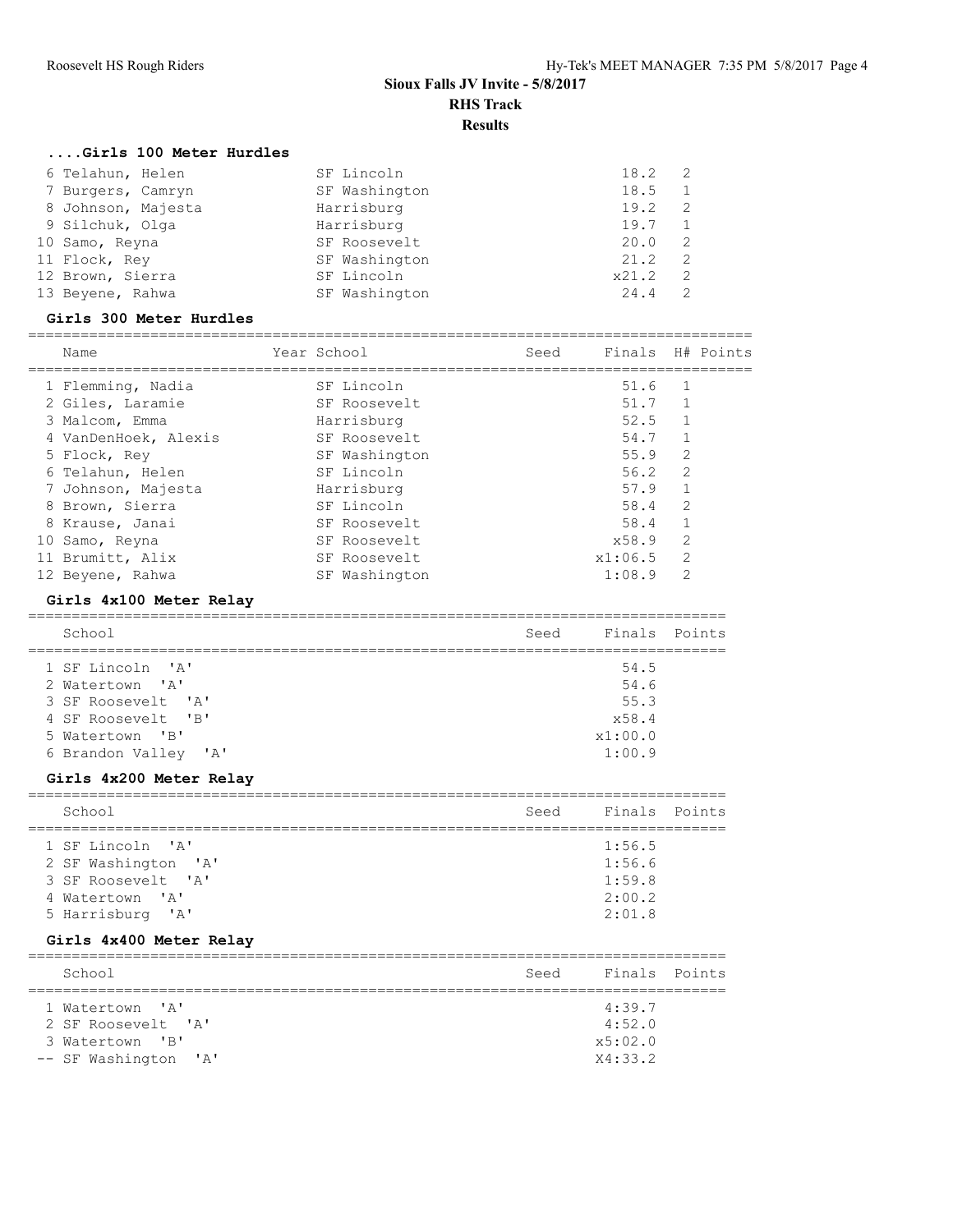## **Girls 4x800 Meter Relay**

| School                                       |                | Seed | Finals        | Points |
|----------------------------------------------|----------------|------|---------------|--------|
| 1 SF Roosevelt<br>' A'                       |                |      | 11:03.0       |        |
| 2 SF Washington<br>$^{\prime}$ A $^{\prime}$ |                |      | 11:20.0       |        |
| 3 SF Lincoln<br>$^{\prime}$ A $^{\prime}$    |                |      | 11:33.6       |        |
| Girls High Jump                              |                |      |               |        |
| Name                                         | Year School    | Seed | Finals        | Points |
| 1 Telahun, Helen                             | SF Lincoln     |      | $4 - 07.00$   |        |
| 2 Goeden, Brooke                             | Brandon Valley |      | $4 - 05.00$   |        |
| 3 Langseth, Anna                             | SF Lincoln     |      | $4 - 03.00$   |        |
| 4 Block, Mariah                              | Watertown      |      | $J4 - 03.00$  |        |
| 5 Graber, Trinity                            | Brandon Valley |      | $J4 - 03.00$  |        |
| 6 Dunn, Sydnaya                              | SF Lincoln     |      | $4 - 01.00$   |        |
| 6 Davis, Alex                                | Brandon Valley |      | $x4 - 01.00$  |        |
| 6 Bailey, Kassidi                            | Brandon Valley |      | $4 - 01.00$   |        |
| 9 Watkins, Kayla                             | Brandon Valley |      | xJ4-01.00     |        |
| 9 Klemisch, Paige                            | SF Roosevelt   |      | $4 - 01.00$   |        |
| 10 Keller, Devyn                             | Watertown      |      | $4 - 01.00$   |        |
| Girls Pole Vault                             |                |      |               |        |
| Name                                         | Year School    | Seed | Finals        | Points |
| 1 White, Meagan                              | Harrisburg     |      | $9 - 03.00$   |        |
| 2 Peltier, Sydney                            | Brandon Valley |      | $J9 - 03.00$  |        |
| 3 Burdick, Carolyne                          | SF Roosevelt   |      | $8 - 09.00$   |        |
| 4 Vorobeyva, Irina                           | SF Roosevelt   |      | $J8 - 09.00$  |        |
| 5 Hendrick, Halayna                          | Brandon Valley |      | $8 - 03.00$   |        |
| 6 Kelley, Jadyn                              | SF Roosevelt   |      | $7 - 09.00$   |        |
| 7 Morales, Karen                             | SF Roosevelt   |      | $x6 - 03.00$  |        |
| 8 VanHorn, Sophie                            | Brandon Valley |      | $J6 - 03.00$  |        |
| Girls Long Jump                              |                |      |               |        |
| Name                                         | Year School    | Seed | Finals        | Points |
| 1 Fischer, Makaylee                          | Harrisburg     |      | $15 - 05.75$  |        |
| 2 Pancich, Morgan                            | SF Roosevelt   |      | $14 - 08.00$  |        |
| 3 Flemming, Nadia                            | SF Lincoln     |      | $14 - 05.00$  |        |
| 4 Mueller, Millie                            | SF Lincoln     |      | $14 - 00.00$  |        |
| 5 Goeden, Brooke                             | Brandon Valley |      | $13 - 09.00$  |        |
| 6 Hyz, Elise                                 | SF Washington  |      | $13 - 02.00$  |        |
| 7 Titze, Bryn                                | Harrisburg     |      | $12 - 09.00$  |        |
| 8 Block, Mariah                              | Watertown      |      | $12 - 08.50$  |        |
| 9 Langseth, Anna                             | SF Lincoln     |      | $12 - 08.00$  |        |
| 10 Titze, Bree                               | Harrisburg     |      | $12 - 05.00$  |        |
| 11 Bachelor, Morgan                          | SF Lincoln     |      | $x12 - 04.00$ |        |
| 12 Fernandez, Clarissa                       | SF Roosevelt   |      | $12 - 02.00$  |        |
| 13 Brumitt, Alix                             | SF Roosevelt   |      | $12 - 01.50$  |        |
| 14 Albers, Lillie                            | SF Roosevelt   |      | $x11 - 02.50$ |        |
| 15 Billy, Lovena                             | Harrisburg     |      | $x11 - 01.50$ |        |
| 16 Momotic, Valeska                          | SF Roosevelt   |      | x10-06.00     |        |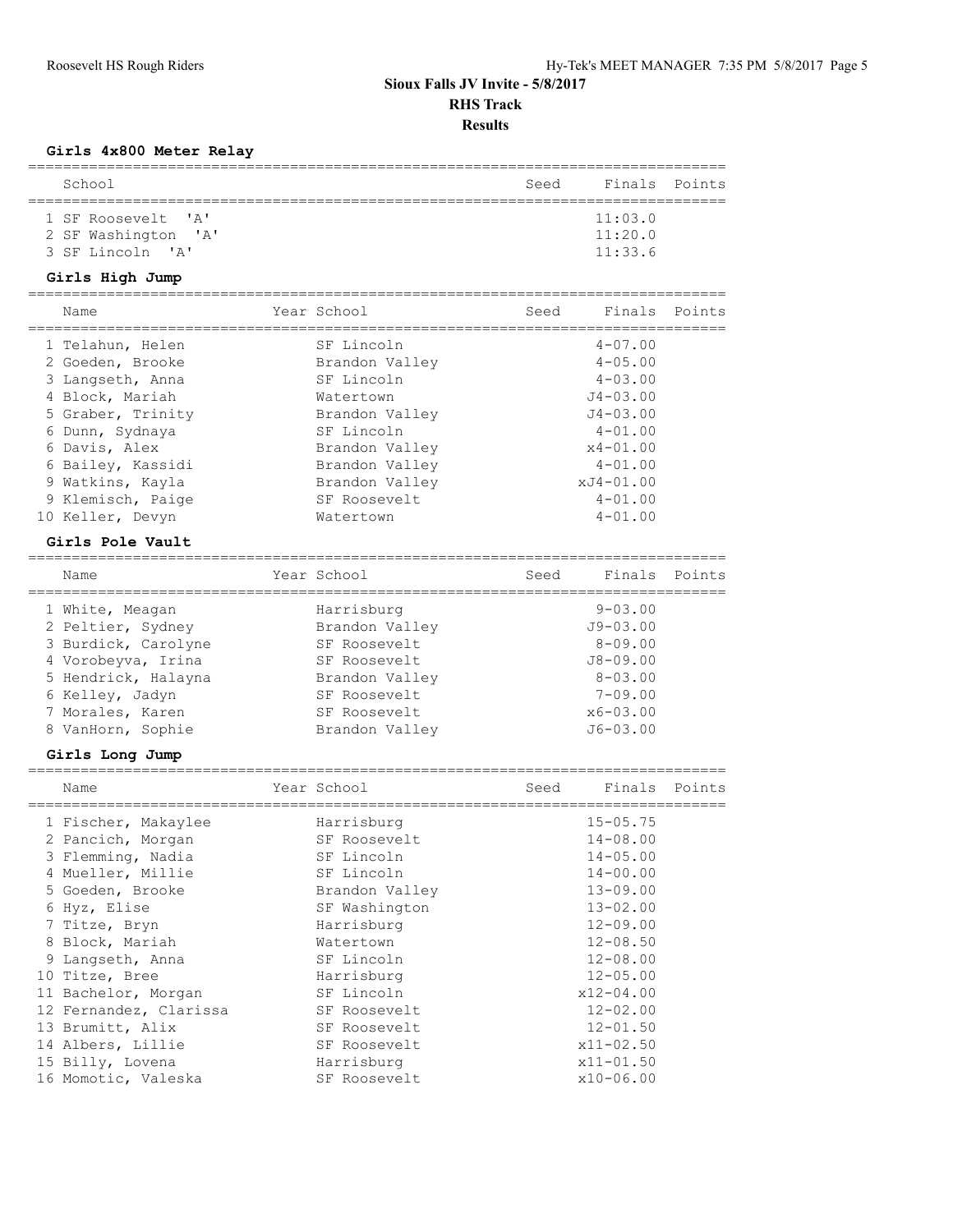## **Girls Triple Jump**

| Name                                    | Year School                   | Seed | Finals Points                |  |
|-----------------------------------------|-------------------------------|------|------------------------------|--|
| 1 Mueller, Millie<br>2 Elrod, Raegan    | SF Lincoln<br>SF Lincoln      |      | $30 - 00.00$<br>$29 - 04.75$ |  |
| 3 Block, Mariah                         | Watertown                     |      | $29 - 02.50$                 |  |
| 4 Chatwell, Jennifer<br>5 Dunn, Sydnaya | SF Roosevelt<br>SF Lincoln    |      | $28 - 06.50$<br>$28 - 04.50$ |  |
| 6 Hyz, Elise<br>7 Brumitt, Alix         | SF Washington<br>SF Roosevelt |      | $27 - 07.00$<br>$26 - 03.00$ |  |
| 8 Bailey, Kassidi                       | Brandon Valley                |      | $25 - 01.00$                 |  |

### **Girls Shot Put**

================================================================================ Name Year School Seed Finals Points

| 1 Harkin, Hailey                       | Harrisburg     | $32 - 11.00$  |
|----------------------------------------|----------------|---------------|
| 2 Larson, Britta                       | Harrisburg     | $30 - 10.00$  |
| 3 Tuschen, Shayla                      | SF Roosevelt   | $30 - 08.50$  |
| 4 Bauer, Brenna                        | Watertown      | $30 - 07.00$  |
| 5 Dicus, Aubri                         | SF Roosevelt   | $30 - 03.50$  |
| 6 Heintz, Cassie                       | SF Washington  | $30 - 01.50$  |
| 7 Ward, Kira                           | SF Roosevelt   | $29 - 11.00$  |
| 8 Lindahl, Kailey                      | Watertown      | $29 - 10.00$  |
| 9 Erickson, Cassidy                    | SF Roosevelt   | $x29 - 06.00$ |
| 9 Morey, Carol                         | Harrisburg     | $29 - 06.00$  |
| 11 Shubert, Kenzie                     | SF Roosevelt   | x29-05.00     |
| 12 Peterson, Leisha                    | SF Roosevelt   | $x29 - 03.75$ |
| 13 Denevan, Erin                       | SF Roosevelt   | $x29 - 01.00$ |
| 14 Miller, Elizabeth Marrisburg        |                | x28-10.50     |
| 15 Syberson, Sienna                    | SF Lincoln     | $28 - 05.00$  |
| 16 Hughes, Morgan                      | SF Lincoln     | $28 - 02.00$  |
| 17 Kannas, Brianna                     | Watertown      | $28 - 01.50$  |
| 18 Sherrif, Genna                      | SF Lincoln     | $27 - 00.50$  |
| 19 Keller, Devyn                       | Watertown      | $x26 - 08.00$ |
| 20 Wilson, Tyanna                      | Brandon Valley | $26 - 02.00$  |
| 21 Voss, Makenzie                      | Harrisburg     | x25-10.50     |
| 22 Karst, Belle                        | Watertown      | $x24 - 10.50$ |
| 23 Elrod, Alexus                       | Harrisburg     | $x24 - 09.25$ |
| 24 Senger, Peyton                      | SF Lincoln     | $x24 - 04.00$ |
| 25 Wells, Maureen                      | SF Roosevelt   | x21-07.50     |
| 26 Hall, Emily                         | SF Lincoln     | $x21 - 06.00$ |
| 27 Kirkpatrick, Heather Brandon Valley |                | $20 - 00.50$  |
| 28 Bannwarth, Kaitlyn                  | Brandon Valley | $19 - 02.50$  |

### **Girls Discus Throw**

| Name              | Year School   | Seed | Finals Points |  |
|-------------------|---------------|------|---------------|--|
| 1 Tuschen, Shayla | SF Roosevelt  |      | $110 - 10$    |  |
| 2 Lindahl, Kailey | Watertown     |      | $97 - 11$     |  |
| 3 Shubert, Kenzie | SF Roosevelt  |      | $95 - 03$     |  |
| 4 Denevan, Erin   | SF Roosevelt  |      | $91 - 09$     |  |
| 5 Kannas, Brianna | Watertown     |      | $90 - 02$     |  |
| 6 Heintz, Cassie  | SF Washington |      | $88 - 09$     |  |
| 7 Keller, Devyn   | Watertown     |      | $88 - 08$     |  |
|                   |               |      |               |  |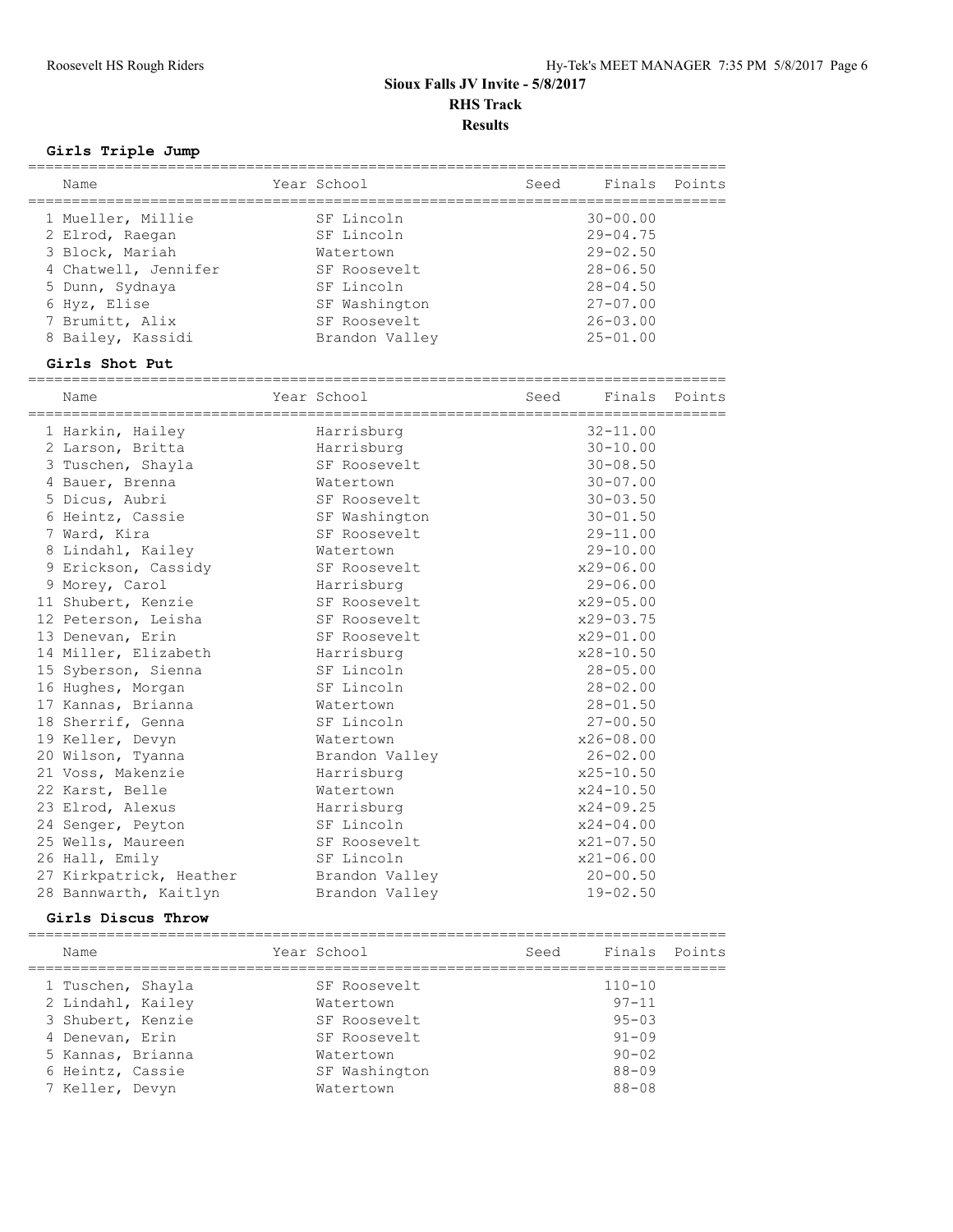# **....Girls Discus Throw**

| 8 Hughes, Morgan        | SF Lincoln     | $86 - 08$  |
|-------------------------|----------------|------------|
| 9 Voss, Makenzie        | Harrisburg     | $84 - 01$  |
| 10 Bauer, Brenna        | Watertown      | $x79 - 01$ |
| 11 Peterson, Leisha     | SF Roosevelt   | $x76 - 04$ |
| 12 Wells, Maureen       | SF Roosevelt   | $x75 - 00$ |
| 13 Syberson, Sienna     | SF Lincoln     | $72 - 06$  |
| 14 Harkin, Hailey       | Harrisburg     | $72 - 02$  |
| 15 Cook, Cassandra      | Harrisburg     | $69 - 08$  |
| 16 Elrod, Raegan        | SF Lincoln     | $68 - 09$  |
| 17 Morey, Carol         | Harrisburg     | $x68 - 04$ |
| 18 Larson, Britta       | Harrisburg     | $x66 - 11$ |
| 19 Karst, Belle         | Watertown      | $x66 - 04$ |
| 20 Senger, Peyton       | SF Lincoln     | $x65 - 04$ |
| 21 Kirkpatrick, Heather | Brandon Valley | $62 - 09$  |
| 22 Elrod, Alexus        | Harrisburg     | $x60 - 08$ |
| 23 Sherrif, Genna       | SF Lincoln     | $x60 - 02$ |
| 24 Wilson, Tyanna       | Brandon Valley | $58 - 03$  |
| 25 Hall, Emily          | SF Lincoln     | $x56 - 00$ |
| 26 Bannwarth, Kaitlyn   | Brandon Valley | $44 - 01$  |
| -- Michael, Esther      | SF Washington  | ND         |

## **Boys 100 Meter Dash**

| Name                               | Year School    | Seed | Finals H# Points |                |  |
|------------------------------------|----------------|------|------------------|----------------|--|
| 1 Ladu, Zaki                       | SF Washington  |      | 11.2             | 1              |  |
| 2 Furula, Wilson                   | SF Lincoln     |      | 11.2             | $\mathbf{1}$   |  |
| 3 Baum, Wyatt                      | Brandon Valley |      | 11.5             | 3              |  |
| 4 Shaw, Jerome                     | SF Lincoln     |      | 11.6             | $\mathbf{1}$   |  |
| 5 Merkely, Hunter                  | SF Lincoln     |      | 11.7             | $\overline{2}$ |  |
| 6 Nemec, Joey                      | Brandon Valley |      | 11.7             | $\mathbf{1}$   |  |
| 7 Lokonobei, Lawrence SF Roosevelt |                |      | 11.8             | $\mathbf{1}$   |  |
| 8 Lyongola, Melki                  | SF Roosevelt   |      | 11.8             | $\mathbf{2}$   |  |
| 9 Johnson, Austin                  | SF Roosevelt   |      | 11.8             | 3              |  |
| 10 Morris, Mason                   | Watertown      |      | 11.8             | $\mathbf{1}$   |  |
| 11 Fischer, Jackson                | SF Lincoln     |      | x11.8            | 5              |  |
| 12 Edwards, Tre                    | SF Roosevelt   |      | x11.9            | $\mathbf{1}$   |  |
| 13 Martins, Nick                   | Harrisburg     |      | 11.9             | 5              |  |
| 14 Jones, Jordan                   | Brandon Valley |      | 11.9             | 4              |  |
| 15 Jenkins, Owen                   | SF Lincoln     |      | x12.0            | 4              |  |
| 16 Alex, Michael                   | SF Lincoln     |      | x12.1            | $\mathbf 1$    |  |
| 17 Baloun, Seth                    | SF Roosevelt   |      | x12.2            | $\overline{c}$ |  |
| 18 Jones, Jake                     | SF Lincoln     |      | x12.3            | $\overline{2}$ |  |
|                                    | Brandon Valley |      | x12.3            | $\overline{2}$ |  |
| 20 Karpen, Mason                   | SF Roosevelt   |      | x12.3            | 5              |  |
| 21 Sorensen, Austin                | SF Lincoln     |      | x12.4            | 4              |  |
| 22 Kayee, Leo                      | SF Lincoln     |      | x12.4            | 3              |  |
| 23 Ladu, Mark                      | SF Washington  |      | 12.4             | 6              |  |
| 24 Mix, Ryan                       | SF Roosevelt   |      | x12.4            | 5              |  |
| 25 Hodge Jr, Rasheed               | Brandon Valley |      | x12.4            | 5              |  |
| 26 Keyser, Benjamin                | SF Lincoln     |      | x12.5            | 3              |  |
| 27 Jirsa, Ethan                    | SF Lincoln     |      | x12.5            | 6              |  |
| 28 Miller, Jaren                   | SF Lincoln     |      | x12.5            | $\overline{2}$ |  |
| 29 Roggenbuck, Caleb               | SF Roosevelt   |      | x12.5            | 3              |  |
| 30 McKenzie, Nehemiah              | SF Lincoln     |      | x12.6            | 3              |  |
|                                    | 19 Haas, Wyatt |      |                  |                |  |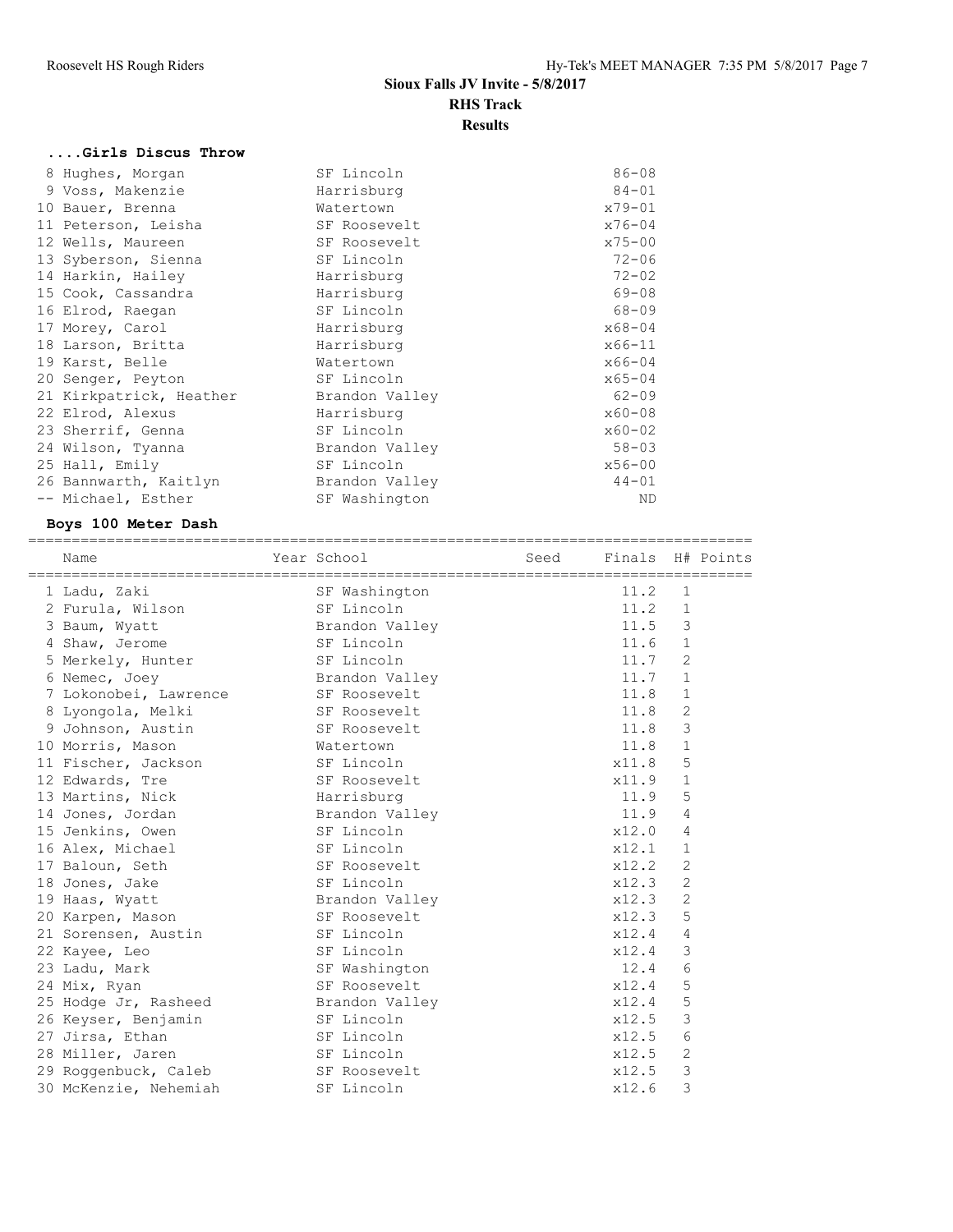## **....Boys 100 Meter Dash**

| 31 Rubyutsa, Nitezeho    | SF Washington  | 12.6  | 4            |
|--------------------------|----------------|-------|--------------|
| 32 Geiszler, Cameron     | Watertown      | 12.6  | 4            |
| 33 Ramazani, Kevin       | SF Roosevelt   | x12.6 | 4            |
| 34 Ruesch, Matt          | SF Washington  | x12.6 | 2            |
| 35 Landsem, Dylan        | SF Roosevelt   | x12.7 | 5            |
| 36 Fransen, Jared        | Watertown      | 12.8  | $\mathbf{3}$ |
| 37 Matteson, Nathan      | Watertown      | x12.8 | 2            |
| 38 Gatnoor, Wutnuer      | SF Lincoln     | x12.8 | 4            |
| 38 Baneta, Abdisa        | SF Washington  | x12.8 | 7            |
| 40 Thompson, Blake       | Brandon Valley | x12.9 | 8            |
| 41 Arop, Kuol            | SF Roosevelt   | x13.0 | 6            |
| 42 Bonham, Payton        | SF Roosevelt   | x13.0 | 8            |
| 43 Lien, Devyn           | SF Washington  | x13.0 | 7            |
| 44 Anderson, Nick        | SF Roosevelt   | x13.0 | 6            |
| 45 Peters, Ben           | SF Lincoln     | x13.1 | 6            |
| 46 Stoick, Grant         | Watertown      | x13.1 | 6            |
| 47 Newton, Tyson         | Brandon Valley | x13.2 | 7            |
| 48 Nshimirimana, Severin | SF Washington  | x13.2 | 8            |
| 49 Kruse, Joel           | SF Lincoln     | x13.3 | 8            |
| 50 Florey, Cole          | SF Lincoln     | x13.3 | 7            |
| 51 Walter, Alex          | SF Washington  | x13.4 | 5            |
| 52 Lo, Myles             | SF Washington  | x13.5 | 7            |
| 53 Klein, Elijah         | Brandon Valley | x13.6 | 6            |
| 54 Groseth, Tate         | SF Roosevelt   | x13.7 | 7            |
| 55 Bartels, Cole         | SF Roosevelt   | x13.8 | 6            |
| 56 Kliegel, Josh         | Watertown      | x14.8 | 5            |
| 57 Sherwin, Skeeter      | Watertown      | x15.6 | 7            |
| 58 Mallett, Jordan       | Watertown      | x17.0 | 8            |
|                          |                |       |              |

## **Boys 200 Meter Dash**

| Name                  | Year School    | Seed | Finals H# Points |                |  |
|-----------------------|----------------|------|------------------|----------------|--|
| 1 Hagler, Richard     | SF Roosevelt   |      | 23.8             | $\mathbf{1}$   |  |
| 2 Furula, Wilson      | SF Lincoln     |      | 23.9             | $\mathbf{1}$   |  |
| 3 Vigants, Austin     | Brandon Valley |      | 24.5             | $\mathbf{1}$   |  |
| 4 Miller, Jaren       | SF Lincoln     |      | 24.5             | $\mathbf{1}$   |  |
| 5 Martins, Nick       | Harrisburg     |      | 24.6             | 3              |  |
| 6 Keyser, Benjamin    | SF Lincoln     |      | 24.7             | $\mathbf{1}$   |  |
| 7 Ruesch, Matt        | SF Washington  |      | 24.8             | $\overline{2}$ |  |
| 8 Derr, Eric          | SF Washington  |      | 24.8             | $\mathbf{1}$   |  |
| 9 Edwards, Tre        | SF Roosevelt   |      | 24.8             | $\mathbf{1}$   |  |
| 10 Nichols, Caden     | Brandon Valley |      | 24.9             | 3              |  |
| 11 Haas, Wyatt        | Brandon Valley |      | 24.9             | 2              |  |
| 12 Mix, Ryan          | SF Roosevelt   |      | 25.2             | 3              |  |
| 13 Roggenbuck, Caleb  | SF Roosevelt   |      | x25.4            | $\overline{c}$ |  |
| 14 Sorensen, Austin   | SF Lincoln     |      | x25.6            | $\overline{2}$ |  |
| 15 Rubyutsa, Nitezeho | SF Washington  |      | 25.7             | $\overline{2}$ |  |
| 16 Fransen, Jared     | Watertown      |      | 25.8             | $\mathbf{1}$   |  |
| 17 Ramazani, Kevin    | SF Roosevelt   |      | x25.9            | $\overline{2}$ |  |
| 18 Ouallo, Opi        | SF Lincoln     |      | x26.1            | 4              |  |
| 19 Bollin, Matthew    | SF Lincoln     |      | x26.2            | 3              |  |
| 20 Holwell, Ethan     | SF Roosevelt   |      | x26.3            | 3              |  |
| 21 Sutton, Matthew    | SF Washington  |      | x26.7            | 4              |  |
| 22 Gatnoor, Wutnuer   | SF Lincoln     |      | x26.8            | 3              |  |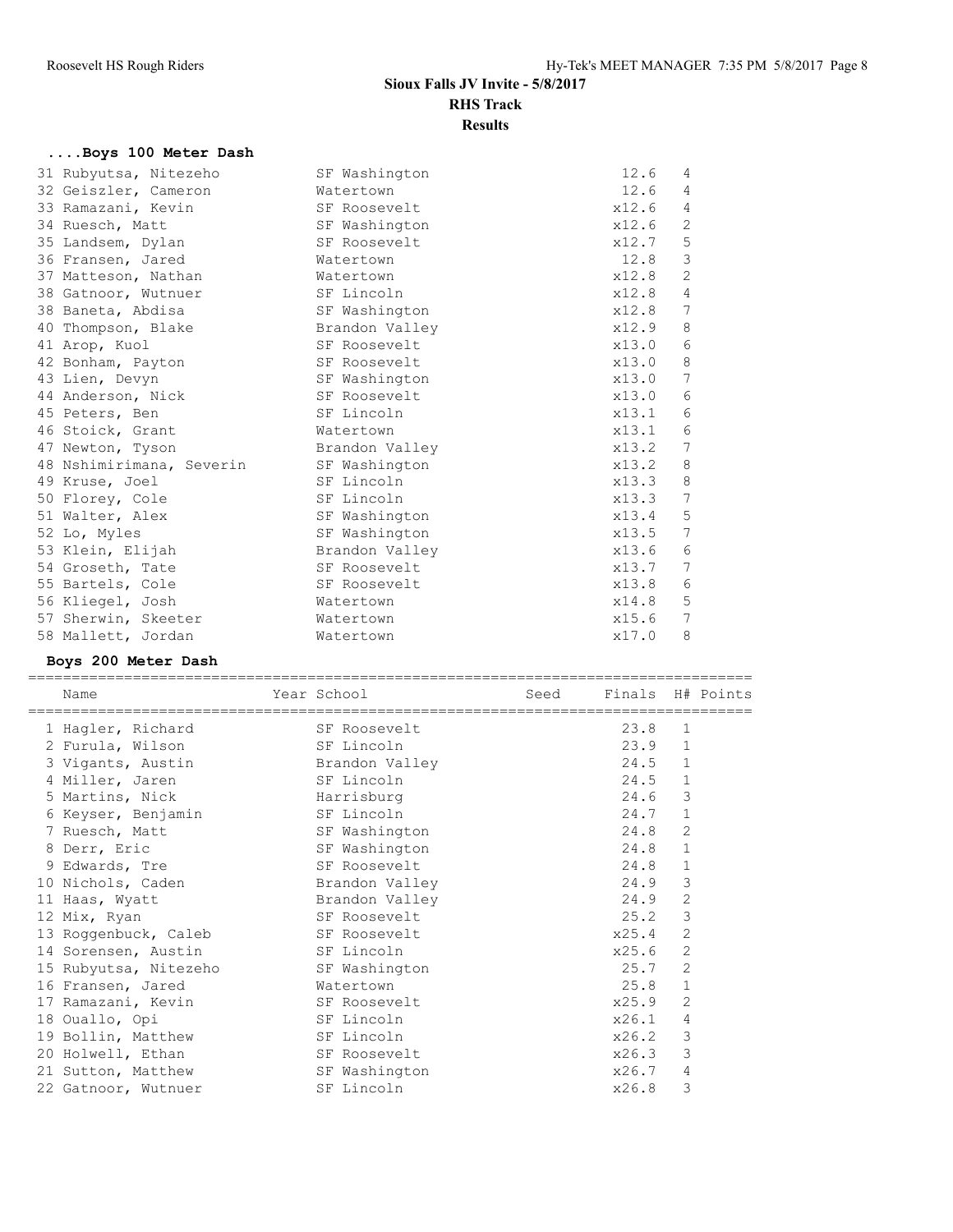#### **....Boys 200 Meter Dash**

| SF Lincoln     | x26.8 | 5              |
|----------------|-------|----------------|
| SF Washington  | x26.8 | 3              |
| SF Washington  | x26.9 | 5              |
| SF Lincoln     | x26.9 | 3              |
| SF Roosevelt   | x27.1 | $\overline{4}$ |
| SF Lincoln     | x27.8 | 5              |
| Brandon Valley | x27.9 | 4              |
| SF Washington  | x28.1 | 5              |
| SF Lincoln     | x28.2 | 2              |
| SF Roosevelt   | x28.2 | 4              |
| SF Lincoln     | x28.4 | $\overline{4}$ |
| SF Lincoln     | x28.4 | 5              |
| SF Roosevelt   | x28.5 | 5              |
| SF Washington  | x28.6 | 5              |
| SF Lincoln     | x29.0 | 4              |
| Watertown      | 29.2  | $\mathfrak{D}$ |
|                |       |                |

#### **Boys 400 Meter Dash**

=================================================================================== Name  $Year School$  Seed Finals H# Points =================================================================================== 1 Vigants, Austin Brandon Valley 53.6 1 2 VanDenTop, Wyatt SF Lincoln 55.5 3 3 Kearney, Hunter SF Washington 55.7 1 4 Derr, Eric **SF Washington** 56.2 3 5 Roggenbuck, Caleb SF Roosevelt 56.3 1 6 Akol, Tong SF Roosevelt 56.6 3 7 Miller, Jaren SF Lincoln 56.7 1 8 Bita, Merci SF Washington 56.9 1 9 Thompson, Blake Brandon Valley 57.1 1 10 Ramazani, Kevin SF Roosevelt 57.1 1 11 Versluys, Dylan SF Washington 37.3 3 12 Ruesch, Matt SF Washington x57.3 2 13 Mix, Ryan SF Roosevelt 257.6 2 14 Ouallo, Opi SF Lincoln 58.1 3 15 Fransen, Jared Watertown 58.2 2 16 Maalim, Aweys SF Washington 258.3 3 17 Baneta, Abdisa SF Washington x59.3 3 18 Furula, Wilson SF Lincoln x59.4 3 19 Nshimirimana, Severin SF Washington x59.5 4 20 Karpen, Mason SF Roosevelt 30 X59.7 4 21 Sutton, Matthew SF Washington  $x1:00.7$  4 22 Stolle, Mason SF Roosevelt x1:00.8 2 23 Bollin, Matthew SF Lincoln  $x1:01.0$  4 24 LeMier, Gavin SF Lincoln x1:01.0 2 25 Crow, Thomas Brandon Valley 1:01.4 2 26 Dixon, Noah SF Roosevelt x1:01.6 4 27 Walter, Alex SF Washington 2 x1:01.9 2 28 Paul, Patrick SF Washington x1:03.0 4 29 McKenzie, Nehemiah SF Lincoln 31:03.2 4 30 Weber, Jesse SF Roosevelt  $x1:07.3$  4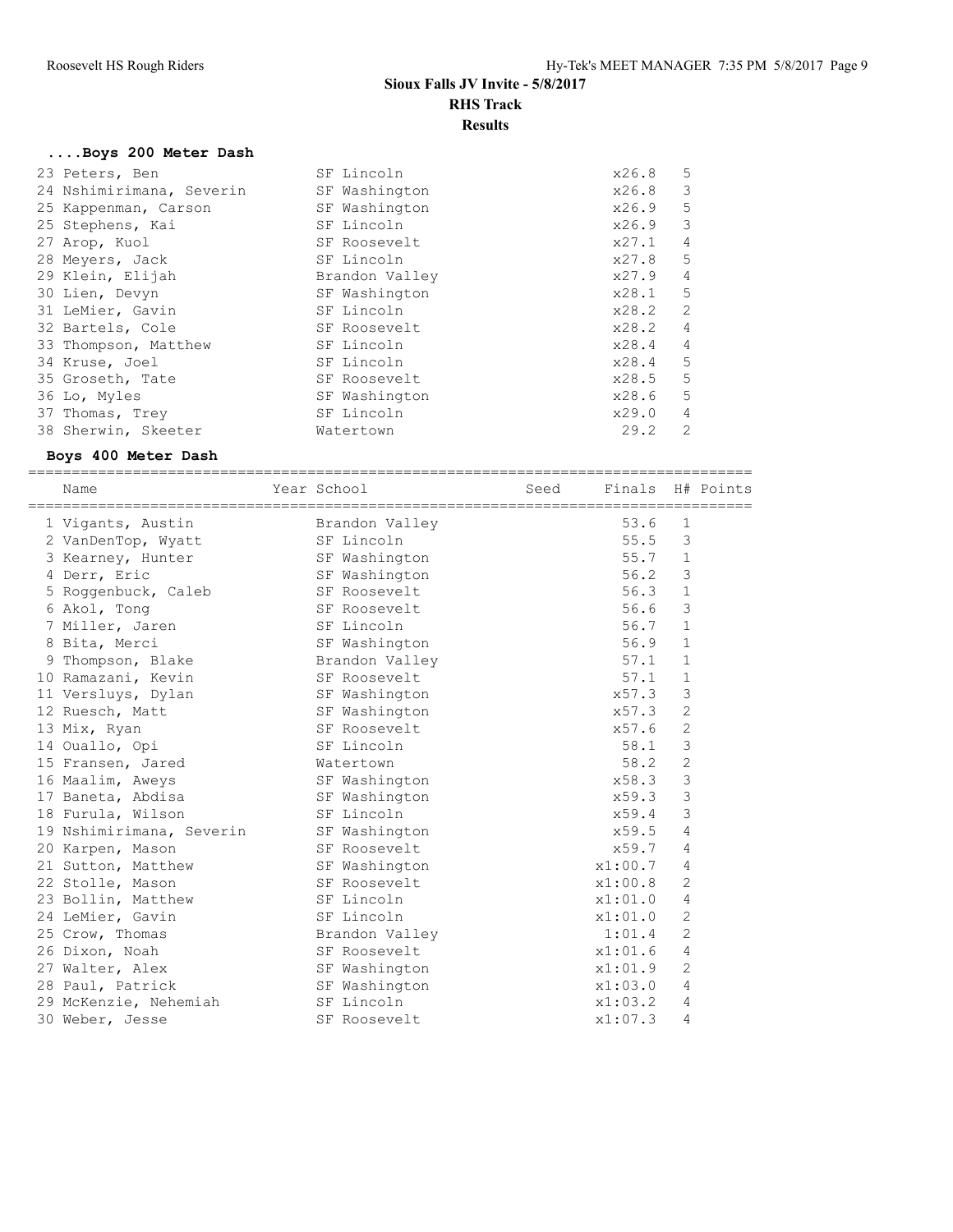## **Boys 800 Meter Run**

| Name                       | Year School    | Finals<br>Seed | Points |
|----------------------------|----------------|----------------|--------|
| 1 Mohamud, Ayub            | SF Washington  | 2:11.7         |        |
| 2 Mashlan, Carson          | Brandon Valley | 2:12.5         |        |
| 3 Lauer, Andrew            | SF Lincoln     | 2:13.6         |        |
| 4 Hassan, Ayanleh          | SF Lincoln     | 2:14.2         |        |
| 5 Bita, Merci              | SF Washington  | 2:15.3         |        |
| 6 Stanton, Zach            | SF Roosevelt   | 2:17.5         |        |
| 7 Schroeder, Ryan          | SF Lincoln     | 2:18.0         |        |
| 8 Schott, Isaih            | SF Lincoln     | x2:18.4        |        |
| 9 Walter, Alex             | SF Washington  | 2:21.5         |        |
| 10 Ndayishimiye, Pacifique | SF Washington  | x2:21.6        |        |
| 11 Sullivan, Riley         | SF Lincoln     | x2:22.1        |        |
| 12 Papka, Evan             | Harrisburg     | 2:23.4         |        |
| 13 Dixson, Slater          | SF Lincoln     | x2:25.7        |        |
| 14 Pfeifle, Mark           | SF Lincoln     | x2:26.5        |        |
| 15 Reeser, Brysen          | SF Roosevelt   | 2:27.2         |        |
| 16 Wegehaupt, Max          | SF Washington  | x2:27.8        |        |
| 17 Waddell, Connor         | SF Roosevelt   | 2:31.1         |        |
| 18 Huitt, Bryce            | SF Washington  | x2:31.3        |        |
| 19 Hentschel, Zach         | Brandon Valley | 2:31.5         |        |
| 20 House, Ethan            | Brandon Valley | 2:31.9         |        |
| 21 Beilke, Grant           | SF Lincoln     | x2:39.7        |        |
| 22 Staples, Aaron          | SF Roosevelt   | x2:40.6        |        |
| 23 Jackson, Forrest        | SF Lincoln     | x2:41.6        |        |
| 24 Dixon, Noah             | SF Roosevelt   | x2:42.1        |        |
| 25 Tulowetzke, Eric        | Watertown      | 2:42.3         |        |
| 26 Gienapp, Quinn          | Brandon Valley | x2:42.8        |        |
| 27 Elkin, Colter           | Brandon Valley | x2:43.5        |        |
| 28 Weber, Jesse            | SF Roosevelt   | x2:45.8        |        |
| 29 Benson, Issac           | SF Lincoln     | x2:48.6        |        |
| 30 Miles, Bailey           | SF Roosevelt   | x2:54.2        |        |
| 31 LeivaJuarez, Jesi       | SF Roosevelt   | x2:54.5        |        |
| 32 Haushild, Levi          | SF Lincoln     | x3:12.9        |        |
| 33 Lembcke, Sam            | Brandon Valley | x3:15.2        |        |
| 34 Readd, Merrick          | SF Lincoln     | x3:17.4        |        |
| 35 Brown, Noah             | SF Lincoln     | x3:24.3        |        |
| 36 Bollinger, Brady        | Watertown      | 3:38.7         |        |

## **Boys 1600 Meter Run**

| Name               | Year School    | Seed | Finals  | Points |
|--------------------|----------------|------|---------|--------|
| 1 Lauer, Andrew    | SF Lincoln     |      | 4:50.5  |        |
| 2 Baneta, Abdisa   | SF Washington  |      | 4:58.5  |        |
| 3 Mohamud, Ayub    | SF Washington  |      | 4:59.1  |        |
| 4 Schroeder, Ryan  | SF Lincoln     |      | 4:59.4  |        |
| 5 Dixson, Slater   | SF Lincoln     |      | 5:05.6  |        |
| 6 Lather, Chase    | SF Washington  |      | 5:11.0  |        |
| 7 Schott, Isaih    | SF Lincoln     |      | x5:12.6 |        |
| 8 Pfeifle, Mark    | SF Lincoln     |      | x5:15.1 |        |
| 9 Papka, Evan      | Harrisburg     |      | 5:16.6  |        |
| 10 Clavel, Caden   | SF Lincoln     |      | x5:21.5 |        |
| 11 Reeser, Brysen  | SF Roosevelt   |      | 5:23.8  |        |
| 12 Hentschel, Zach | Brandon Valley |      | 5:31.6  |        |
|                    |                |      |         |        |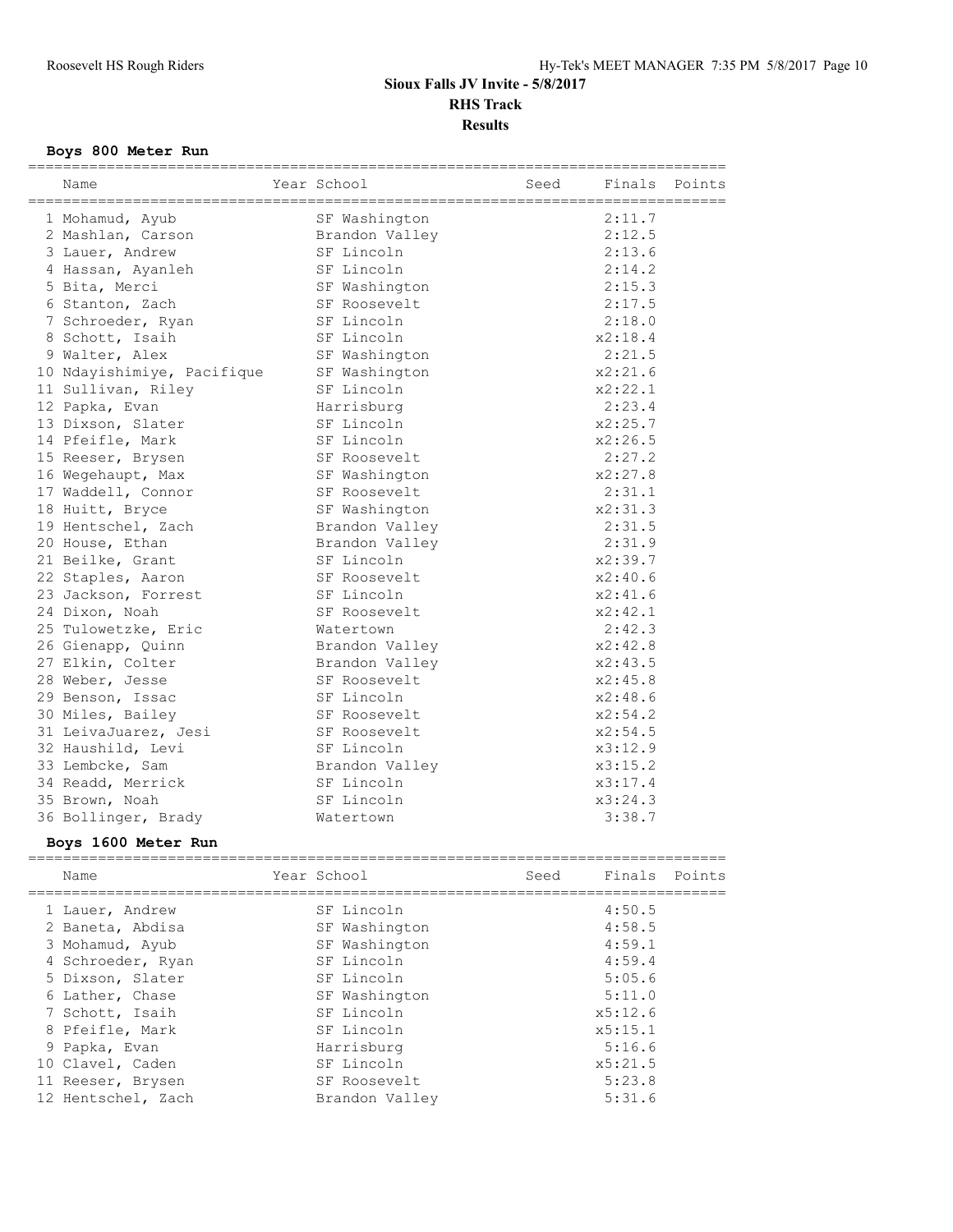## **....Boys 1600 Meter Run**

| 13 Martin, Max       | SF Lincoln     | x5:32.7 |
|----------------------|----------------|---------|
| 14 Waddell, Connor   | SF Roosevelt   | 5:35.0  |
| 15 Staples, Aaron    | SF Roosevelt   | 5:41.6  |
| 16 Lambertz, Lane    | Brandon Valley | 5:42.1  |
| 17 Elkin, Colter     | Brandon Valley | 5:42.8  |
| 18 Gienapp, Quinn    | Brandon Valley | x5:49.5 |
| 19 Tulowetzke, Eric  | Watertown      | 5:56.3  |
| 20 Miles, Bailey     | SF Roosevelt   | x5:58.0 |
| 21 Kappenman, Carson | SF Washington  | x5:58.5 |
| 22 Schweitzer, Owen  | Harrisburg     | 6:03.3  |
| 23 LeivaJuarez, Jesi | SF Roosevelt   | x6:11.9 |
| 24 Berzati, Jamal    | Brandon Valley | x6:27.1 |

## **Boys 110 Meter Hurdles**

|    | Name                 | Year School    | Seed | Finals H# Points |                |  |
|----|----------------------|----------------|------|------------------|----------------|--|
|    | 1 Ladu, Mark         | SF Washington  |      | 17.1             | 1              |  |
|    | 2 Kandolo, Junior    | SF Washington  |      | 17.2             |                |  |
|    | 3 Treadway, Braedon  | SF Lincoln     |      | 17.6             |                |  |
|    | 4 Merkely, Hunter    | SF Lincoln     |      | 17.9             | 2              |  |
|    | 5 Timmer, Peyton     | Harrisburg     |      | 18.0             |                |  |
|    | 6 Holwell, Ethan     | SF Roosevelt   |      | 19.0             | $\overline{c}$ |  |
|    | 7 Stephens, Kai      | SF Lincoln     |      | 19.4             | 3              |  |
|    | 8 Krouse, Matthew    | Harrisburg     |      | 19.4             | $\overline{2}$ |  |
| 9  | Jenkins, Owen        | SF Lincoln     |      | x19.7            | 3              |  |
|    | 10 Carda, Will       | SF Washington  |      | 19.8             | 2              |  |
| 11 | Nace, Marcus         | Brandon Valley |      | 20.6             | 3              |  |
|    | 12 Moriarty, Peter   | SF Roosevelt   |      | 21.0             | $\overline{2}$ |  |
|    | 13 Thomas, Trey      | SF Lincoln     |      | x21.0            | 3              |  |
|    | 14 Hochstien, Calvin | SF Lincoln     |      | x21.1            | 3              |  |
|    | 15 Landsem, Dylan    | SF Roosevelt   |      | 21.2             |                |  |
|    | 16 Hulstein, Cole    | SF Washington  |      | x22.8            | 3              |  |
|    | 17 Kliegel, Josh     | Watertown      |      | 23.3             | 2              |  |
|    | 18 Arop, Kuol        | SF Roosevelt   |      | x26.1            |                |  |

## **Boys 300 Meter Hurdles**

| Name                  | Year School    | Seed | Finals H# Points |                |  |
|-----------------------|----------------|------|------------------|----------------|--|
| 1 Jenkins, Owen       | SF Lincoln     |      | 44.3             | 1              |  |
| 2 Ladu, Mark          | SF Washington  |      | 44.7             |                |  |
| 3 Kandolo, Junior     | SF Washington  |      | 46.2             | $\mathbf{1}$   |  |
| 4 Jaros, Jared        | SF Lincoln     |      | 47.0             | 3              |  |
| 5 Bita, Merci         | SF Washington  |      | 47.1             | 4              |  |
| 6 Landsem, Dylan      | SF Roosevelt   |      | 47.7             | $\mathbf{1}$   |  |
| 7 Hochstien, Calvin   | SF Lincoln     |      | 47.9             | 3              |  |
| 8 Stephens, Kai       | SF Lincoln     |      | x47.9            | $\overline{4}$ |  |
| 9 Arop, Kuol          | SF Roosevelt   |      | 49.0             | $\overline{2}$ |  |
| 10 Niewenhuis, Tanner | Brandon Valley |      | 49.0             | 2              |  |
| 11 Krouse, Matthew    | Harrisburg     |      | 49.6             | $\overline{2}$ |  |
| 12 Carda, Will        | SF Washington  |      | x50.0            | 4              |  |
| 13 Harris, Max        | Brandon Valley |      | 50.5             | $\mathbf{1}$   |  |
| 14 Nace, Marcus       | Brandon Valley |      | 51.1             | 1              |  |
| 15 Timmer, Peyton     | Harrisburg     |      | 52.2             | $\overline{2}$ |  |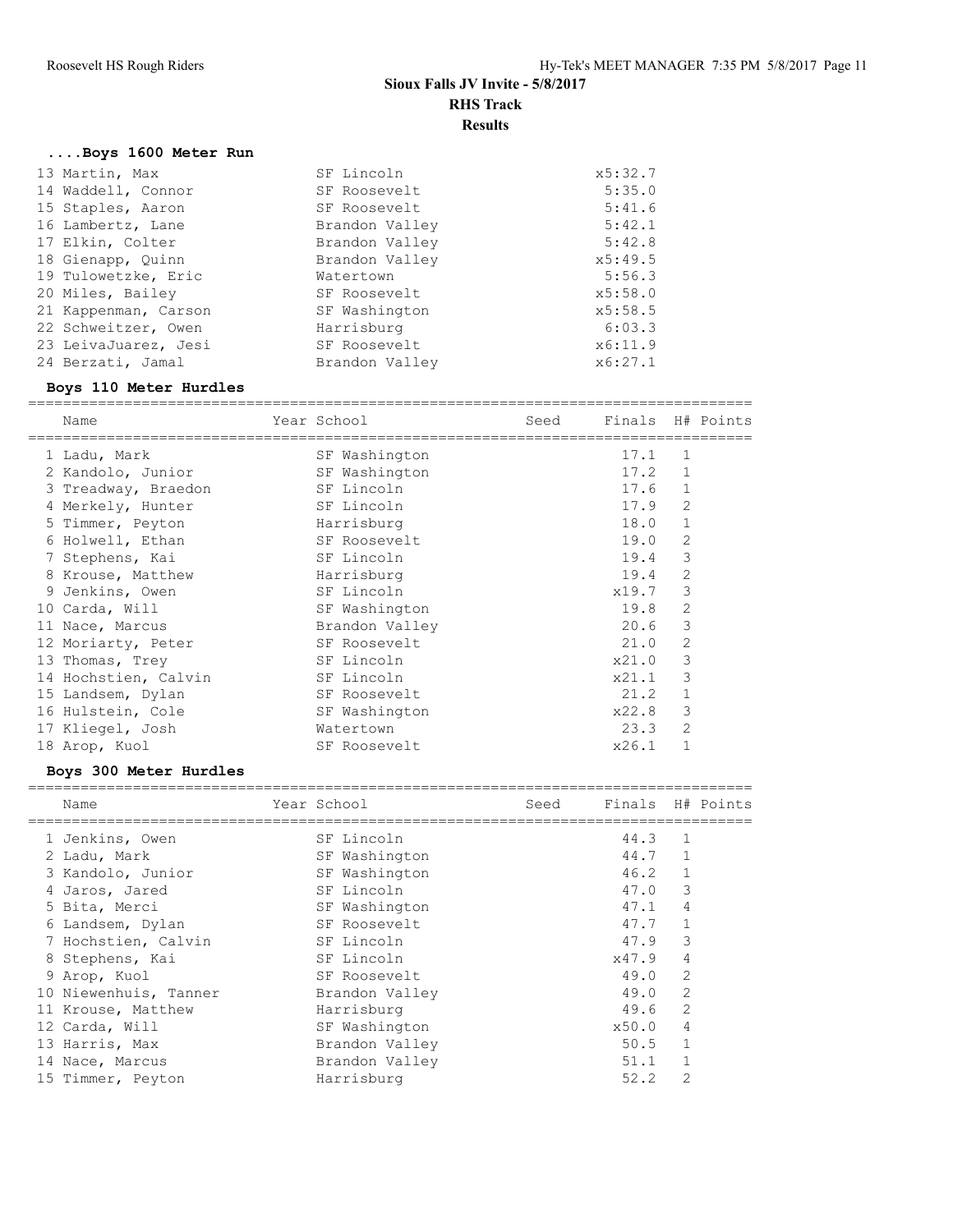## **....Boys 300 Meter Hurdles**

| 16 Moriarty, Peter  | SF Roosevelt   | 53.0    | 3              |
|---------------------|----------------|---------|----------------|
| 17 Klatt, Caleb     | Brandon Valley | x53.0   | 4              |
| 18 Thomas, Trey     | SF Lincoln     | x55.2   | 4              |
| 19 Schweitzer, Owen | Harrisburg     | 55.5    | -2             |
| 20 Hulstein, Cole   | SF Washington  | x55.5   | $\overline{4}$ |
| 21 Pederson, Carter | Brandon Valley | x56.4   | -3             |
| 22 Wells, Tyler     | Brandon Valley | x58.7   | 3              |
| 23 Lambertz, Lane   | Brandon Valley | x59.8   | 3              |
| 24 Berzati, Jamal   | Brandon Valley | x1:06.1 | $\overline{4}$ |

### **Boys 4x100 Meter Relay**

| School               | Seed | Finals Points |  |
|----------------------|------|---------------|--|
|                      |      |               |  |
| 1 SF Roosevelt. 'A'  |      | 45.8          |  |
| 2 SF Lincoln 'A'     |      | 46.3          |  |
| 3 SF Lincoln 'B'     |      | x46.7         |  |
| 4 SF Washington 'A'  |      | 47.1          |  |
| 5 Watertown 'A'      |      | 48.7          |  |
| 6 Brandon Valley 'A' |      | 48.8          |  |

## **Boys 4x200 Meter Relay**

| School               | Seed | Finals Points |  |
|----------------------|------|---------------|--|
|                      |      |               |  |
| 1 SF Roosevelt. 'A'  |      | 1:35.8        |  |
|                      |      |               |  |
| 2 SF Lincoln 'A'     |      | 1:37.8        |  |
| 3 Brandon Valley 'A' |      | 1:39.4        |  |
|                      |      |               |  |
| 4 SF Washington 'A'  |      | 1:40.7        |  |
|                      |      |               |  |
| 5 Watertown 'A'      |      | 1:41.4        |  |

## **Boys 4x400 Meter Relay**

| School               | Seed | Finals Points |  |
|----------------------|------|---------------|--|
| 1 SF Lincoln 'A'     |      | 3:45.3        |  |
| 2 Brandon Valley 'A' |      | 3:57.6        |  |
| 3 SF Roosevelt 'A'   |      | 4:00.8        |  |
| 4 SF Lincoln 'B'     |      | x4:04.4       |  |
| 5 Brandon Valley 'B' |      | x4:06.8       |  |
| 6 SF Roosevelt 'B'   |      | x4:09.3       |  |
| 7 SF Washington 'A'  |      | 4:10.2        |  |
| 8 SF Washington 'B'  |      | x4:12.3       |  |
| 9 Watertown 'A'      |      | 4:26.6        |  |
| 10 SF Roosevelt 'C'  |      | x4:32.0       |  |
| 11 SF Lincoln 'C'    |      | x4:36.9       |  |

## **Boys 4x800 Meter Relay**

| School                                                           | Seed | Finals Points |  |
|------------------------------------------------------------------|------|---------------|--|
|                                                                  |      |               |  |
| 1 SF Washington 'A'                                              |      | 9:21.7        |  |
| 2 SF Roosevelt. 'A'                                              |      | 9:35.7        |  |
| 3 Brandon Valley 'A'                                             |      | 9:44.6        |  |
| 4 Brandon Valley<br>$^{\prime}$ B <sup><math>\prime</math></sup> |      | x10:16.5      |  |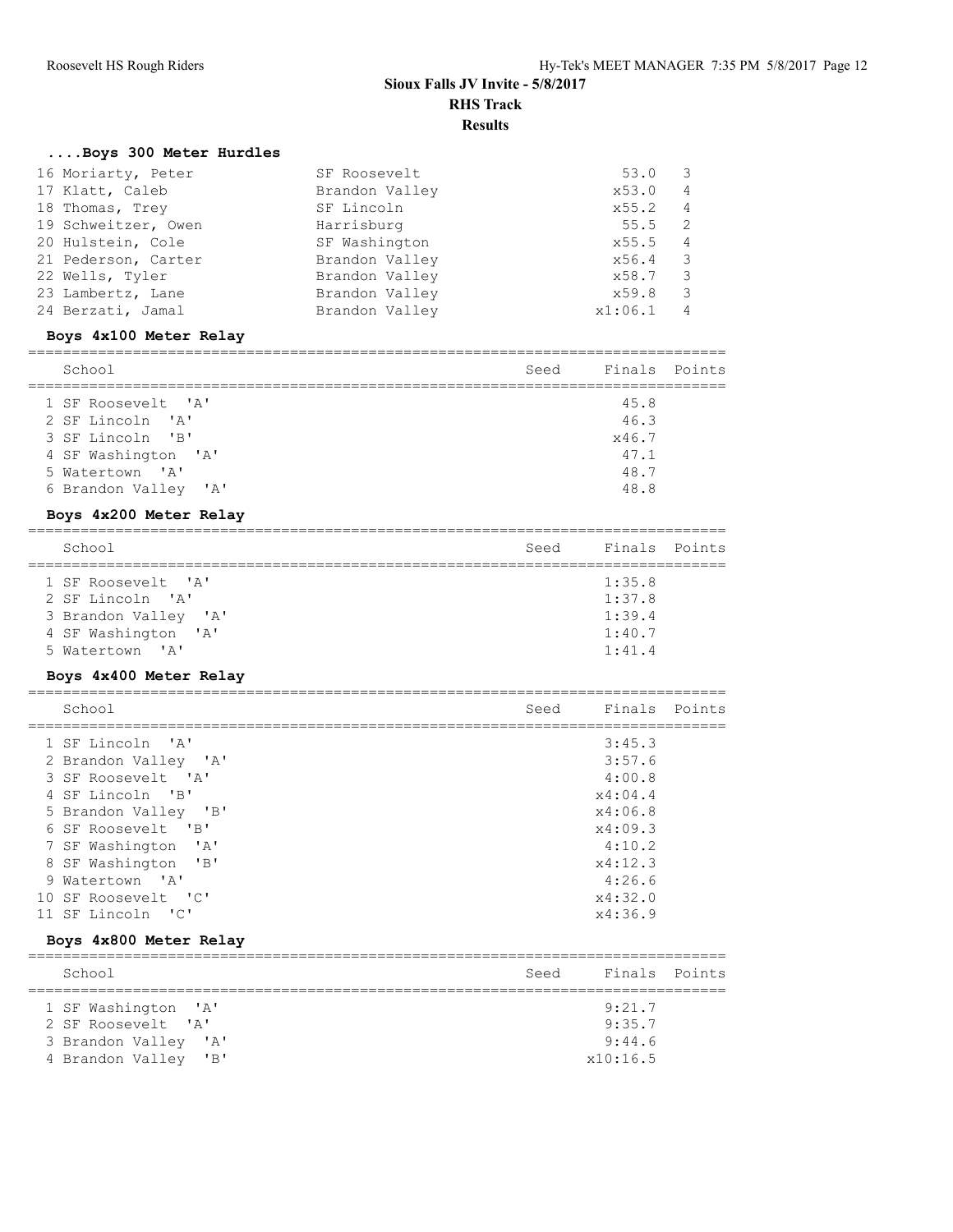## **....Boys 4x800 Meter Relay**

5 SF Lincoln 'A' 10:21.1<br>
6 SF Roosevelt 'B' 27.1 6 SF Roosevelt 'B'

## **Boys High Jump**

| Name               | Year School  | Seed | Finals         | Points |
|--------------------|--------------|------|----------------|--------|
| 1 Wuor, Noah       | SF Roosevelt |      | $5 - 09.00$    |        |
| 2 Folsland, JD     | SF Lincoln   |      | $5 - 07.00$    |        |
| 3 Moshoeshoe, Mosa | SF Roosevelt |      | $5 - 0.3$ , 00 |        |
| 4 Hamilton, Keyvon | SF Roosevelt |      | $J5 - 03.00$   |        |
| 4 Akol, Tong       | SF Roosevelt |      | $xJ5-03.00$    |        |
| 6 Hill, Ryan       | Harrisburg   |      | $5 - 01.00$    |        |
| 7 Hagler, Richard  | SF Roosevelt |      | xJ5-01.00      |        |

## **Boys Pole Vault**

================================================================================ Year School Seed Finals Points

| <u>ivann</u>               | ICUL DONOVI    | レーー<br>------- |  |
|----------------------------|----------------|----------------|--|
| 1 Skow, Austin             | Brandon Valley | $11 - 03.00$   |  |
| 2 Harms, Jacob             | Harrisburg     | $10 - 09.00$   |  |
| 3 Kramer, Brandon          | SF Lincoln     | $J10-09.00$    |  |
| 4 Snizhkko, Ivan           | Harrisburg     | $10 - 03.00$   |  |
| 5 Hirsch, Adam             | SF Roosevelt   | $9 - 09.00$    |  |
| 6 Link, Zach               | SF Roosevelt   | $9 - 03.00$    |  |
| 7 Arnt, Joseph             | SF Lincoln     | $8 - 09.00$    |  |
| 8 Dorris, Mason            | SF Roosevelt   | $J8 - 09.00$   |  |
| 9 Beavers, Beau            | SF Lincoln     | $8 - 03.00$    |  |
| 9 Sorensen, Austin         | SF Lincoln     | $x8 - 03.00$   |  |
| 11 Clark, Bryce            | SF Roosevelt   | $x7 - 09.00$   |  |
| 12 Johnson, Davis          | SF Roosevelt   | $x7 - 03.00$   |  |
| 13 Haber, Prescott         | SF Roosevelt   | $x6 - 03.00$   |  |
| -- Huettmann-Larson, Rayne | Brandon Valley | ΝH             |  |
| -- Treadway, Braedon       | SF Lincoln     | ΝH             |  |

### **Boys Long Jump**

|    | Name                  | Year School   | Seed | Finals Points |  |
|----|-----------------------|---------------|------|---------------|--|
|    | 1 Kandolo, Junior     | SF Washington |      | $19 - 05.00$  |  |
|    | 2 Weldon, Damarcus    | SF Lincoln    |      | $19 - 02.50$  |  |
|    | 3 Redd, Sharif        | SF Lincoln    |      | $19 - 01.00$  |  |
|    | 4 Alex, Michael       | SF Lincoln    |      | $18 - 09.25$  |  |
|    | 5 Jaros, Jared        | SF Lincoln    |      | $x18 - 04.75$ |  |
|    | Kappenman, Carson     | SF Washington |      | $18 - 04.50$  |  |
|    | 7 Hill, Ryan          | Harrisburg    |      | $17 - 09.50$  |  |
| 8  | Hageman, Brandon      | Watertown     |      | $17 - 08.75$  |  |
| 9. | Evans, Mason          | Watertown     |      | $17 - 06.75$  |  |
| 10 | Kayee, Leo            | SF Lincoln    |      | $x17 - 02.00$ |  |
|    | 11 Morris, Mason      | Watertown     |      | $17 - 01.00$  |  |
|    | 12 Jenkins, Owen      | SF Lincoln    |      | $x16 - 11.00$ |  |
|    | 13 Ingalls, Nathan    | Watertown     |      | $x16 - 09.75$ |  |
|    | 14 Snyder, Adam       | Harrisburg    |      | $15 - 05.50$  |  |
|    | 15 Waeqe, Hunter      | Watertown     |      | $x14 - 01.00$ |  |
|    | 16 McKenzie, Nehemiah | SF Lincoln    |      | $x12 - 01.50$ |  |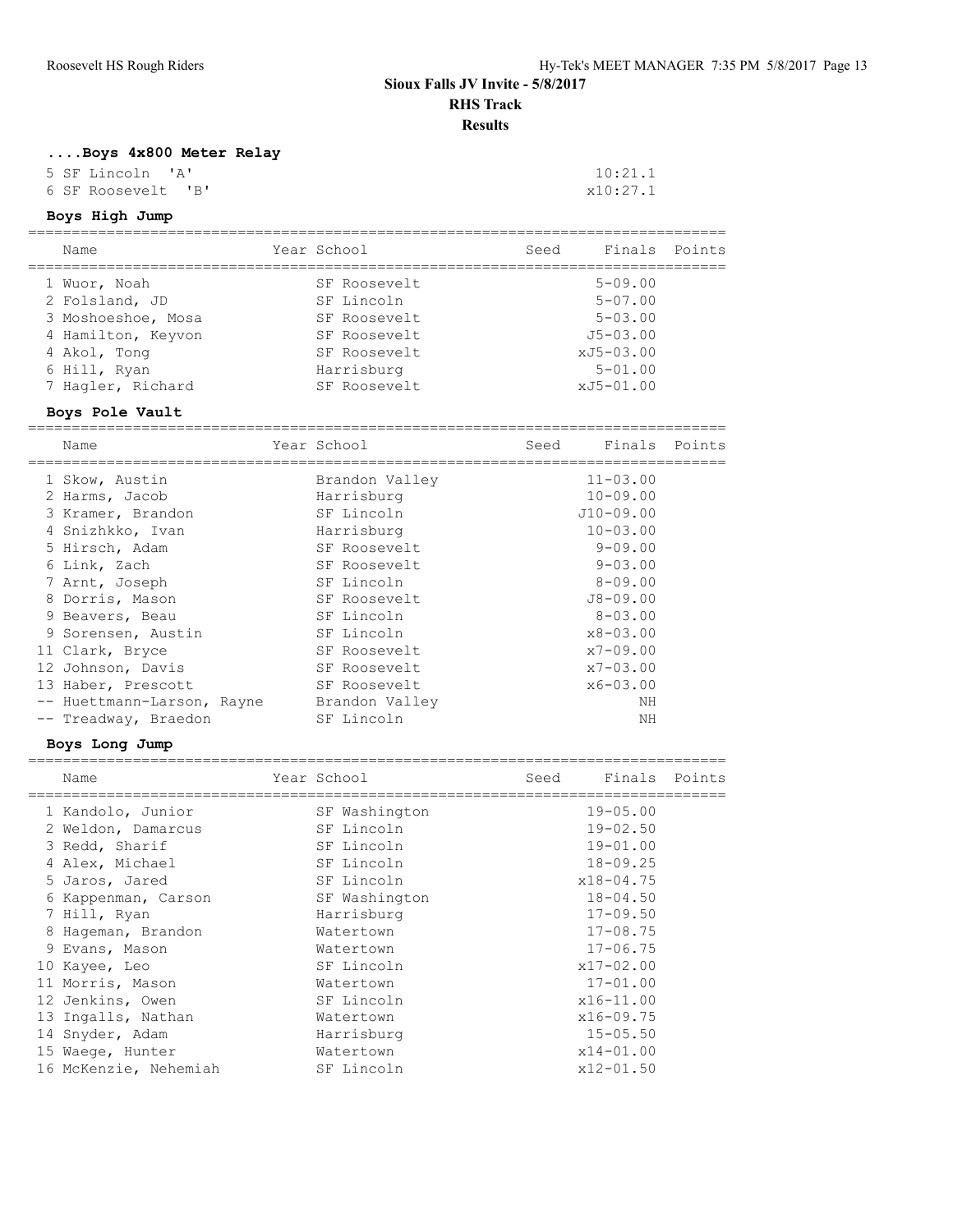**....Boys Long Jump**

| -- Edwards, Tre   | SF Roosevelt | ND |
|-------------------|--------------|----|
| -- Baldwin, Micah | Watertown    | ND |

# **Boys Triple Jump**

| Name              | Year School   | Seed | Finals Points |  |
|-------------------|---------------|------|---------------|--|
| 1 Evans, Mason    | Watertown     |      | $37 - 10.00$  |  |
| 2 Alex, Michael   | SF Lincoln    |      | $37 - 05.00$  |  |
| 3 Kayee, Leo      | SF Lincoln    |      | $36 - 08.00$  |  |
| 4 Ingalls, Nathan | Watertown     |      | $36 - 06.00$  |  |
| 5 Kandolo, Junior | SF Washington |      | $35 - 00.25$  |  |
| 6 Harms, Jacob    | Harrisburg    |      | $33 - 00.00$  |  |
| 7 Waeqe, Hunter   | Watertown     |      | $30 - 05.75$  |  |
| 8 Leach, Nicholas | SF Lincoln    |      | $29 - 05.25$  |  |
| 9 Baldwin, Micah  | Watertown     |      | $x29 - 03.75$ |  |

## **Boys Shot Put**

| Name                     | Year School    | Seed Finals Points |  |
|--------------------------|----------------|--------------------|--|
| 1 Hiatt, Tyler           | SF Lincoln     | $45 - 05.00$       |  |
| 2 Rawls, Kendrick        | SF Roosevelt   | $44 - 06.00$       |  |
| 3 Halling, Seth          | Harrisburg     | $41 - 06.50$       |  |
| 4 Treiber, Grant         | SF Lincoln     | $39 - 10.50$       |  |
| 5 Brown, Noah            | SF Lincoln     | $39 - 03.00$       |  |
| 6 Lester, Payton         | SF Washington  | $37 - 11.00$       |  |
| 7 Bourne, Jadan          | SF Roosevelt   | $37 - 05.00$       |  |
| 8 Dickens, Brandon       | SF Washington  | $37 - 04.50$       |  |
| 9 Amato, Mason           | SF Roosevelt   | $37 - 04.00$       |  |
| 10 Dykstra, Keegan       | SF Lincoln     | $x35 - 10.00$      |  |
| 11 Goulet, Carter        | SF Lincoln     | $x34 - 05.50$      |  |
| 12 Weber, Burke          | Brandon Valley | $34 - 05.00$       |  |
| 13 Bennett, Zach         | Brandon Valley | $34 - 02.00$       |  |
| 14 Wilhelmi, Zach        | Watertown      | $33 - 05.00$       |  |
| 15 Meinert, Hunter       | Brandon Valley | $33 - 00.50$       |  |
| 15 Stoick, Grant         | Watertown      | $33 - 00.50$       |  |
| 17 Schulte, Mason        | Watertown      | $32 - 08.25$       |  |
| 18 Lembcke, Sam          | Brandon Valley | x32-08.00          |  |
| 19 Haushild, Levi        | SF Lincoln     | $x32 - 07.00$      |  |
| 20 MacDonald, Malcolm    | Harrisburg     | $32 - 06.50$       |  |
| 21 Martins, Josh         | Harrisburg     | $32 - 02.00$       |  |
| 22 Fortin, Devon         | Watertown      | x32-01.50          |  |
| 23 Eichacker, Mitch      | SF Lincoln     | x32-01.00          |  |
| 24 Kronke, Sam           | Brandon Valley | $x31 - 11.00$      |  |
| 25 Matejek, Sklyer       | Watertown      | $x31 - 09.50$      |  |
| 26 Oppold, Alex          | SF Lincoln     | $x31 - 09.00$      |  |
| 26 Rodriguez, Isaac      | Brandon Valley | $x31 - 09.00$      |  |
| 28 Murphy, Jacob         | SF Lincoln     | $x31 - 03.00$      |  |
| 29 Flores Grajeda, David | SF Lincoln     | $x31 - 02.50$      |  |
| 30 Engebretson, Sam      | SF Lincoln     | $x30 - 05.00$      |  |
| 31 Fetter, Chris         | SF Lincoln     | $x30 - 02.50$      |  |
| 32 Dunham, Matthew       | SF Lincoln     | $x30-00.00$        |  |
| 33 Kohls, Ben            | SF Roosevelt   | $x29 - 09.50$      |  |
| 33 Waltman, Jordan       | SF Roosevelt   | $x29 - 09.50$      |  |
|                          |                |                    |  |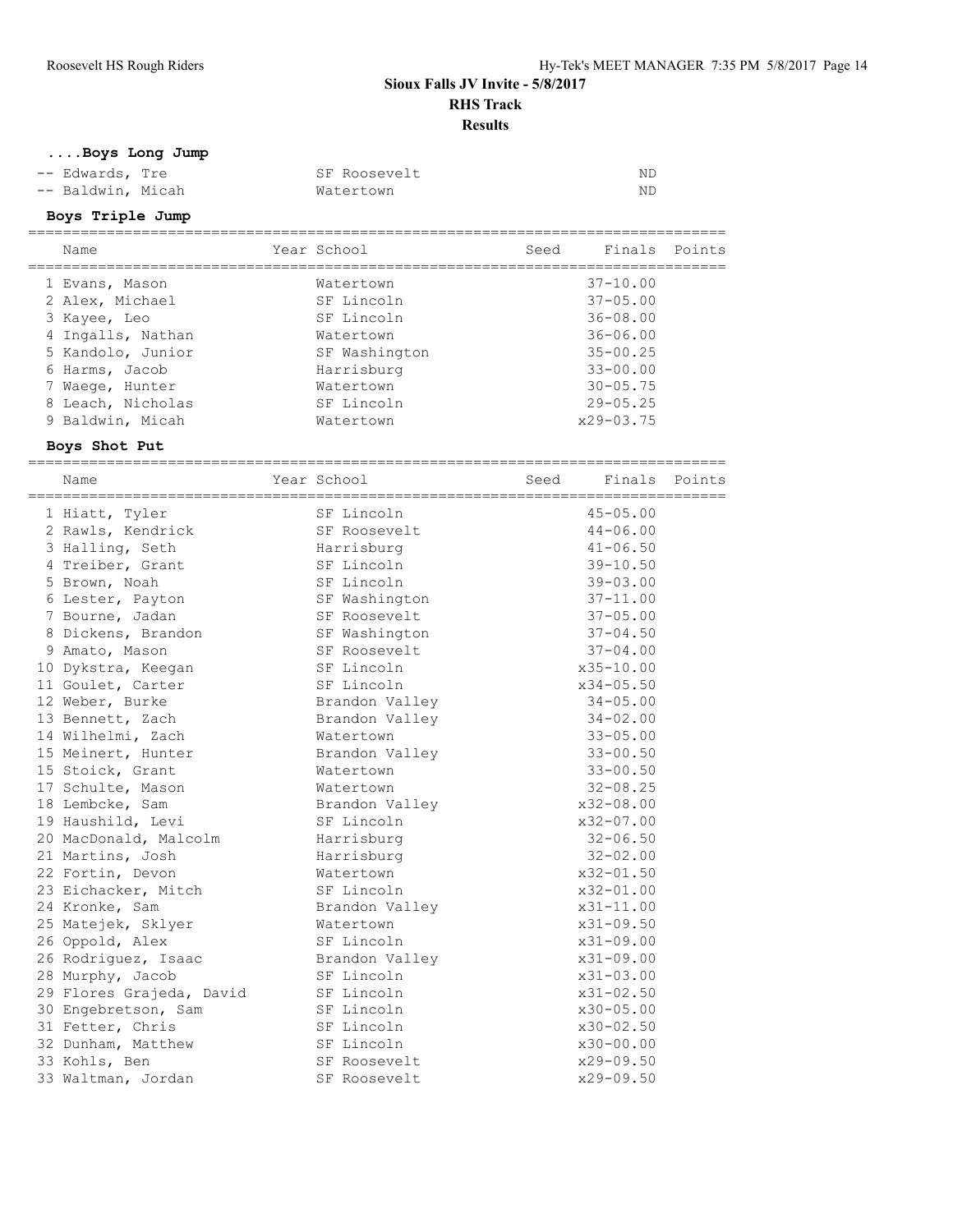## **....Boys Shot Put**

| 35 Spier, Sawyer   | SF Roosevelt   | x29-07.00     |
|--------------------|----------------|---------------|
| 36 Tschetter, Joe  | SF Roosevelt   | $x29 - 04.00$ |
| 37 Vasa, Devin     | SF Lincoln     | $x29 - 03.00$ |
| 38 Turney, Nick    | SF Roosevelt   | $x29 - 00.25$ |
| 39 Wright, Ethan   | Brandon Valley | $x28 - 05.50$ |
| 40 Hanson, Colin   | SF Roosevelt   | $x25 - 07.00$ |
| 41 Mallett, Jordan | Watertown      | $x24 - 07.50$ |
| -- Anderson, Reese | Harrisburg     | ND            |

## **Boys Discus Throw**

| ============================<br>Name | Year School    | Seed |            | Finals Points |
|--------------------------------------|----------------|------|------------|---------------|
| 1 Treiber, Grant                     | SF Lincoln     |      | $133 - 01$ |               |
| 2 Bourne, Jadan                      | SF Roosevelt   |      | $121 - 05$ |               |
| 3 Brown, Noah                        | SF Lincoln     |      | $121 - 00$ |               |
| 4 Dykstra, Keegan                    | SF Lincoln     |      | $119 - 03$ |               |
| 5 Rawls, Kendrick                    | SF Roosevelt   |      | $115 - 04$ |               |
| 6 Halling, Seth                      | Harrisburg     |      | $113 - 10$ |               |
| 7 Engebretson, Sam                   | SF Lincoln     |      | x108-08    |               |
| 8 Amato, Mason                       | SF Roosevelt   |      | $104 - 08$ |               |
| 9 Anderson, Reese                    | Harrisburg     |      | $104 - 00$ |               |
| 10 Weber, Burke                      | Brandon Valley |      | $102 - 05$ |               |
| 11 Larson, Isak                      | Harrisburg     |      | $100 - 09$ |               |
| 12 Wilhelmi, Zach                    | Watertown      |      | $100 - 08$ |               |
| 12 Sarbacker, Isaac                  | SF Lincoln     |      | x100-08    |               |
| 14 Schulte, Mason                    | Watertown      |      | $99 - 09$  |               |
| 15 DeBoer, Jared                     | SF Washington  |      | $99 - 01$  |               |
| 16 Haushild, Levi                    | SF Lincoln     |      | x98-08     |               |
| 17 Bennett, Zach                     | Brandon Valley |      | $97 - 10$  |               |
| 18 MacDonald, Malcolm                | Harrisburg     |      | $x97 - 09$ |               |
| 19 Eichacker, Mitch                  | SF Lincoln     |      | $x97 - 08$ |               |
| 20 Stoick, Grant                     | Watertown      |      | $96 - 08$  |               |
| 21 Kohls, Ben                        | SF Roosevelt   |      | $x95 - 05$ |               |
| 22 Fortin, Devon                     | Watertown      |      | $x93 - 11$ |               |
| 23 Oppold, Alex                      | SF Lincoln     |      | $x93 - 04$ |               |
| 24 Wilson, Carson                    | SF Washington  |      | $93 - 01$  |               |
| 25 Spier, Sawyer                     | SF Roosevelt   |      | $x93 - 00$ |               |
| 26 Murphy, Jacob                     | SF Lincoln     |      | $x92 - 06$ |               |
| 27 Wright, Ethan                     | Brandon Valley |      | $91 - 08$  |               |
| 28 Matejek, Sklyer                   | Watertown      |      | $x90 - 03$ |               |
| 29 Turney, Nick                      | SF Roosevelt   |      | x86-06     |               |
| 30 Goulet, Carter                    | SF Lincoln     |      | $x84 - 02$ |               |
| 31 Flores Grajeda, David             | SF Lincoln     |      | $x83 - 04$ |               |
| 32 Waltman, Jordan                   | SF Roosevelt   |      | $x82 - 10$ |               |
| 33 Tschetter, Joe                    | SF Roosevelt   |      | $x79 - 03$ |               |
| 34 Martins, Josh                     | Harrisburg     |      | $x78 - 10$ |               |
| 35 Vilayphone, Randy                 | SF Washington  |      | $77 - 02$  |               |
| 36 Dunham, Matthew                   | SF Lincoln     |      | $x72 - 08$ |               |
| 37 Hanson, Colin                     | SF Roosevelt   |      | $x72 - 03$ |               |
| 38 Meinert, Hunter                   | Brandon Valley |      | $x67 - 08$ |               |
| 39 Lembcke, Sam                      | Brandon Valley |      | $x66 - 05$ |               |
| 40 Kronke, Sam                       | Brandon Valley |      | $x58 - 00$ |               |
| 41 Mallett, Jordan                   | Watertown      |      | $x55 - 10$ |               |
| -- Trout, Tucker                     | Brandon Valley |      | <b>ND</b>  |               |